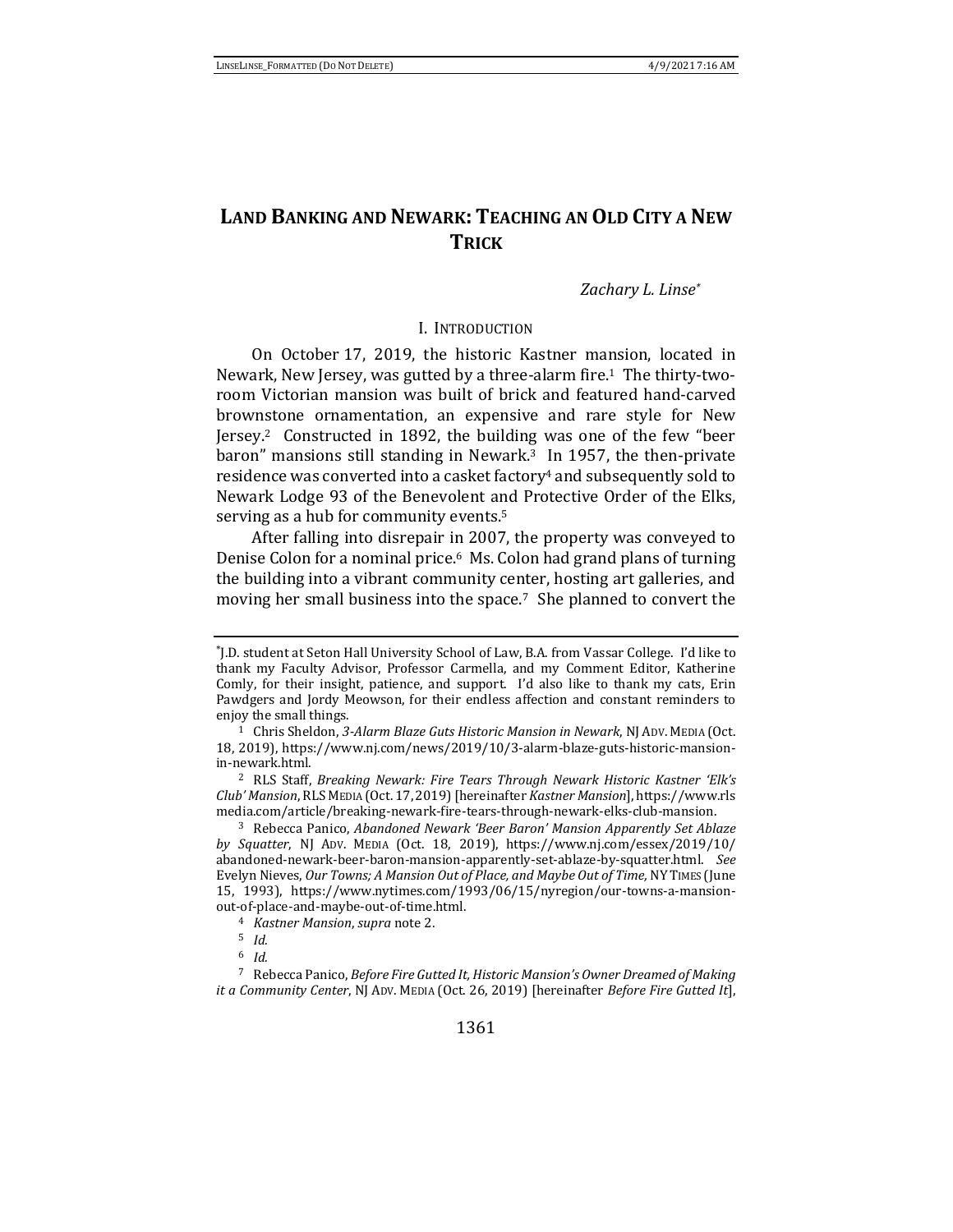space into a safe haven for pregnant women and rent out space to community nonprofits.8 After spending hundreds of hours planning with private and public entities, investing more than \$250,000 into roof and foundational issues, and surviving a battle with cancer, Ms. Colon fell behind on the tax payments. $9$  The City of Newark took title of the property in 2012.<sup>10</sup>

<span id="page-1-1"></span>For seven years the Kastner mansion sat vacant, with the city offering no plans for redevelopment.<sup>11</sup> Windows were boarded up, the roof fell into disrepair, and the exterior paint chipped off.12 Residents made frequent complaints of drug dealers using the building as a refuge for illicit activity.<sup>13</sup> Looking for a safe place to dodge the elements, squatters eventually found a way inside the mansion.<sup>14</sup>

<span id="page-1-0"></span>During the night of October 17, 2019, eighty firefighters from three municipalities responded to a three-alarm fire at the mansion.15 A part of the structure collapsed, briefly trapping several firefighters, and injuring two.16 Although the cause of the fire remains under investigation at the time of this Comment, initial reports suggested the fire was intentionally set by an arsonist.<sup>17</sup>

Although the plight of the Kastner mansion garnered significant media attention,<sup>18</sup> unfortunately, experiences like this are all too common in the city of Newark. Stories highlighting unkept and abandoned properties are accentuated by homeowners' enduring concerns focusing on the decline of their neighborhood's peace, safety,

<sup>10</sup> *Id.*; *Before Fire Gutted It, supra* not[e 7.](#page-0-1)

https://www.nj.com/essex/2019/10/before-fire-gutted-it-historic-mansions-ownerdreamed-of-making-it-a-community-center.html.

<sup>8</sup> Leslie Kwoh, *Owner Hopes to Restore Former Elks Lodge Mansion in Newark,* N.J. ADV. MEDIA (Apr. 2, 2019), https://www.nj.com/news/2009/02/owner\_keeps\_alive\_ dream\_to\_res.html.

<sup>9</sup> *Kastner Mansion,* supra not[e 2;](#page-0-0) *Before Fire Gutted It*, *supra* not[e 7.](#page-0-1)

<sup>11</sup> *See Before Fire Gutted It, supra* note [7;](#page-0-1) *see also* Darren Tobia, *Kastner Descendant Dreams of New Life for Historic Newark Mansion*, N.J. ADV. MEDIA (Sep. 3, 2020), https://www.nj.com/essex/2019/10/abandoned-newark-beer-baron-mansionapparently-set-ablaze-by-squatter.html.

<sup>12</sup> *See id.* (photos showing exterior and interior of the historic mansion).

<sup>13</sup> *Kastner Mansion*, *supra* not[e 2.](#page-0-0)

<sup>14</sup> *Id.*; *Before Fire Gutted It*, *supra* not[e 7.](#page-0-1)

<sup>15</sup> Sheldon, *supra* not[e 1;](#page-0-2) *see also* Paul Milo, *Historic Newark Mansion Destroyed in 3- Alarm Blaze, 2 Firefighters Hurt,* DAILY VOICE (Oct. 17, 2019), https://dailyvoice.com/ new-jersey/essex/police-fire/update-historic-newark-mansion-destroyed-in-3-alarmblaze-2-firefighters-hurt/777744.

<sup>16</sup> Milo, *supra* not[e 15.](#page-1-0)

<sup>17</sup> *Id.*; *see also* Tobia, *supra* note [11.](#page-1-1)

<sup>18</sup> *See, e.g.*, Paul Milo, *A Historic Home, Now in Peril*, PATCH (May 16, 2012, 9:02 PM), https://patch.com/new-jersey/newarknj/a-historic-home-now-in-peril.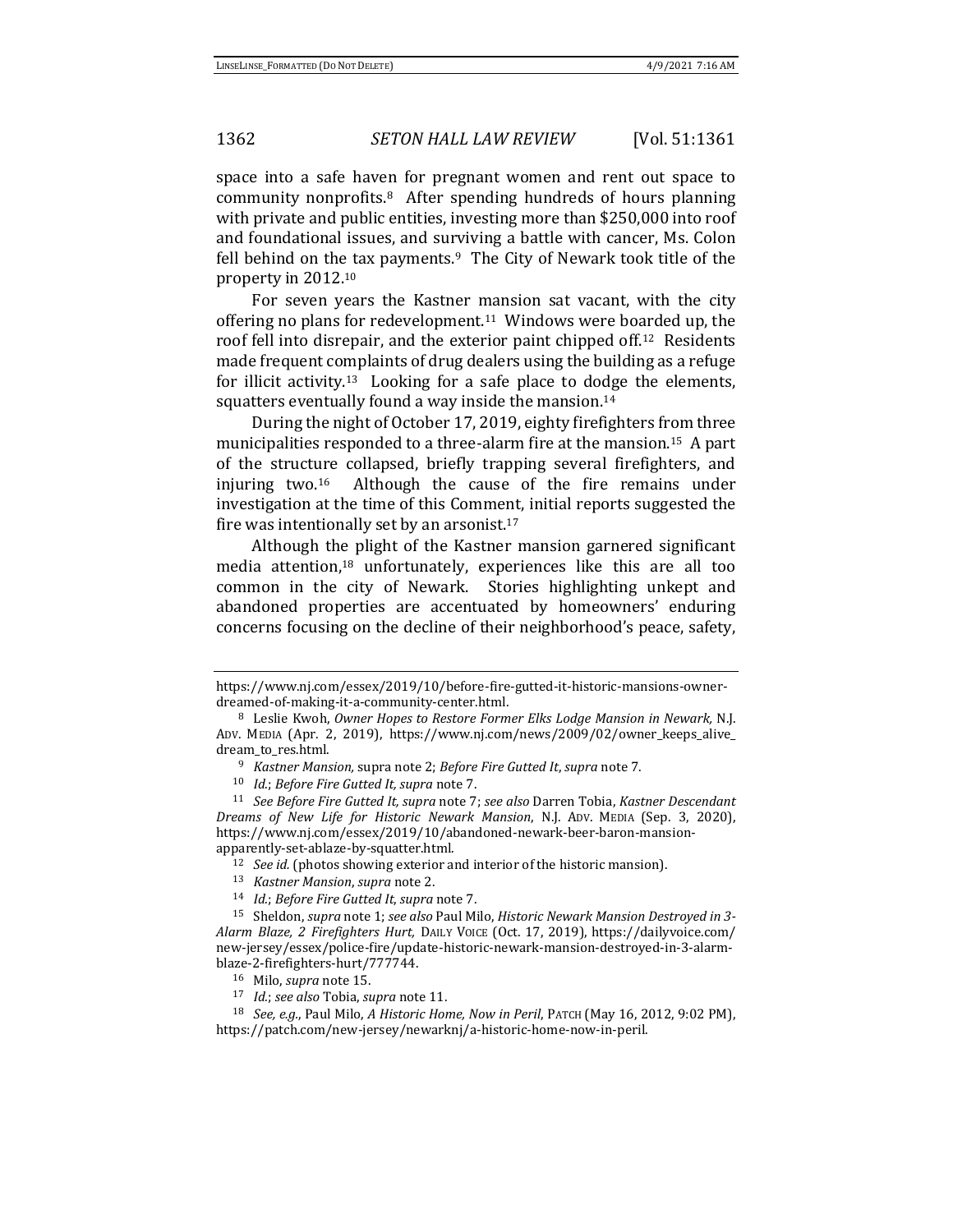<span id="page-2-1"></span>and continuity.19 Citizen complaints of blighted properties and concerns for children's safety are commonplace, with official complaints to the city of Newark occurring daily.20 Although Newark is witnessing a historic period of investment and development, $21$  as of 2019, over six thousand vacant properties exist within the city limits.<sup>22</sup>

Although excessive vacancies have long been a problem, the vacant property crisis was greatly exacerbated by the Great Recession of 2008, particularly in communities of color such as Newark.23 The Great Recession has had a disproportionally severe effect on people of color,<sup>24</sup> as, generally, people of color held much more of their wealth in their homes.<sup>25</sup> As home values plummeted, driven largely by predatory and

<sup>22</sup> Disha Raychaudhuri, *The Number of Vacant Properties in Every N.J. Town, and Why They're Costing You Big Money*, NJADV. MEDIA (Jan. 30, 2019), https://www.nj.com/data/ 2018/08/nj\_real\_estate\_the\_number\_of\_vacant\_properties\_in\_every\_nj\_town\_and\_why \_theyre\_costing\_you\_big\_money.html.

<sup>23</sup> *See* Gillian B. White, *The Recession's Racial Slant*, ATLANTIC (June 24, 2015), https://www.theatlantic.com/business/archive/2015/06/black-recession-housingrace/396725; *see also Newark City, New Jersey*, U.S. CENSUS BUREAU: QUICKFACTS, https://www.census.gov/quickfacts/newarkcitynewjersey (last visited Nov. 2, 2019) (describing 74.7% of Newark's population as non-white); Angela Helm, *For Us, By Us: Newark's Blackness Doing it for the Culture, the Politics, the People*, THE ROOT (Feb. 27, 2019), https://www.theroot.com/for-us-by-us-newark-s-blackness-doing-it-for-thecult-1832915091 (stating the case to be named "America's Blackest City").

<sup>24</sup> White, *supra* not[e 23.](#page-2-0)

<sup>25</sup> *Id.* Before the 2008 recession and excluding home values, the median household wealth for white and black households in the United States was \$92,950 and \$14,200, respectively. *Id.* "When factoring in home equity, the wealth of black households grew more than four-and-a-half times, to \$63,060. For white households factoring in home equity helped wealth figures grow by only about two-and-a-half times to 244,000." *Id.* This relationship shows that black families, on average, held a far greater proportion of their wealth in home equity, and thus lost a greater proportion of their wealth when home equity rates plummeted in the 2008 recession. *See id.* 

<span id="page-2-2"></span><span id="page-2-0"></span>

<sup>19</sup> *See* Karen Yi, *This N.J. Block is Dying, One Abandoned Property at a Time*, NJ ADV. MEDIA (Jan. 16, 2019), https://www.nj.com/essex/2017/09/newark\_abandoned\_ properties\_pushing\_longtime\_homeo.html (featuring quotes from homeowners, including "We can't take this anymore."; "This isn't a place to have a family."; "If I could live peacefully, I would stay."; "It's unbearable, that's what's forcing us to leave.").

<sup>20</sup> *See Violations and Enforcement High Priority in Newark*, NEWARK ADVOCATE (Oct. 29, 2016), https://www.newarkadvocate.com/story/news/local/2016/10/29/violationsand-enforcement-high-priority-newark/91964390/.

<sup>21</sup> *E.g.*, Vince Baglivo, *Newark on the Rise*, N.J. BUS. (Sept. 6, 2018), https://njb magazine.com/special-sections/newark-growth-revitalization/newark-on-the-rise; Rick Rojas, *A Revival Comes to Newark, But Some Worry It's 'Not for Us'*, N.Y. TIMES (Aug. 8, 2017), https://www.nytimes.com/2017/08/08/nyregion/newark-developmentprojects.html.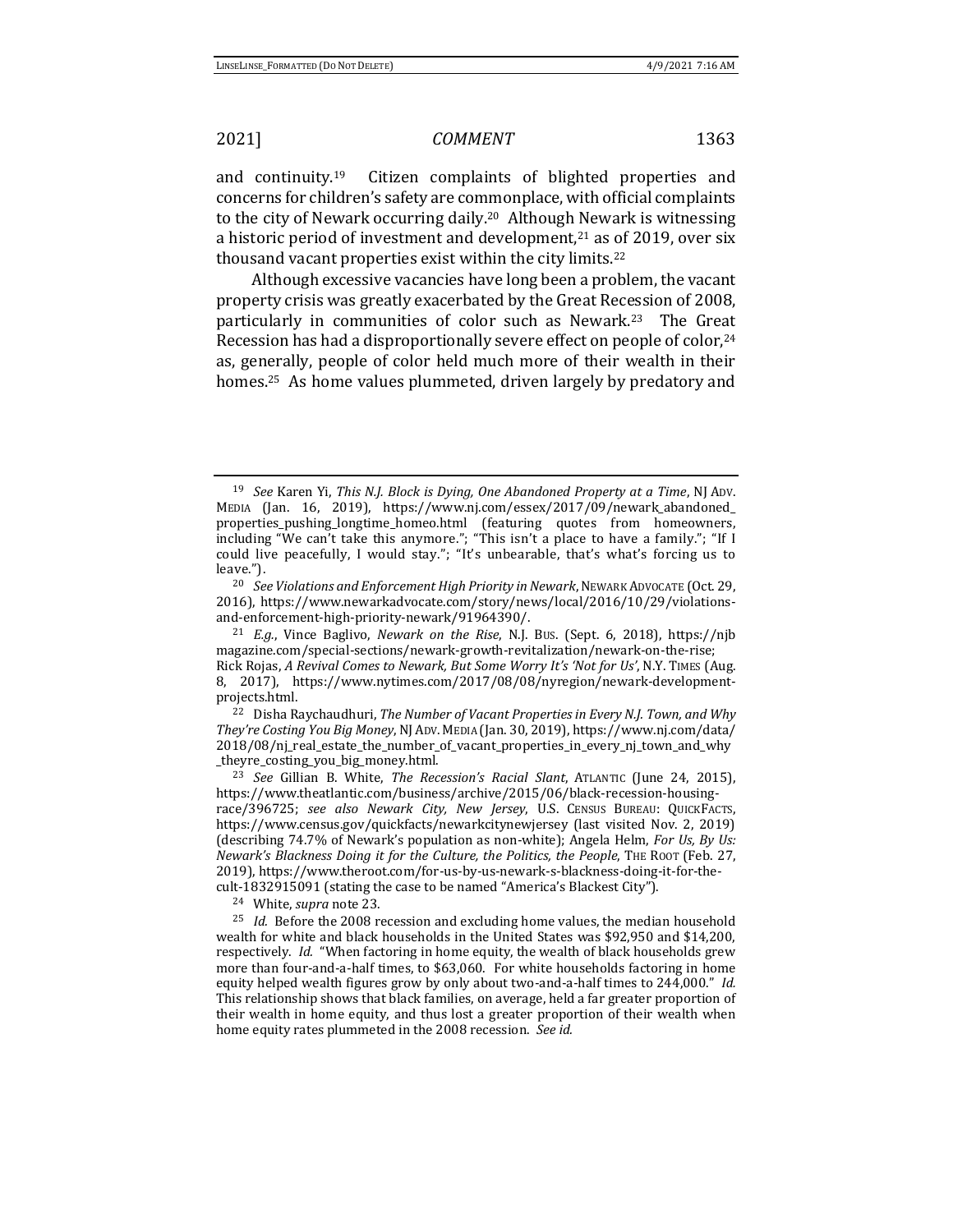<span id="page-3-0"></span>sub-prime lending,<sup>26</sup> unprecedented numbers of families faced foreclosure, with many of these properties remaining vacant today.<sup>27</sup>

But, beyond the unattractive nature and legitimate nuisance concerns, when considered in the aggregate, these unproductive properties have a large-scale detrimental effect on the operating costs and procedures of a city.28 Abandoned properties do not generate tax revenue, are costly for a city to maintain, and suppress the value of neighboring properties.29 Enter, land banking.

<span id="page-3-3"></span><span id="page-3-1"></span>Land banks offer creative and flexible solutions to mitigate a municipality's inventory of unproductive or undesirable properties. For over four decades, land banking entities have existed to assist municipalities convert abandoned, vacant, and blighted properties into healthy and productive community assets.<sup>30</sup> The Department of Housing and Urban Development defines a land bank as a "governmental or nongovernmental nonprofit entity established, at least in part, to assemble, temporarily manage, and dispose of vacant land for the purpose of stabilizing neighborhoods and encouraging reuse or redevelopment of urban property."31 Simply put, "[l]and banks are [generally] governmental entities that specialize in the conversion of vacant, abandoned, and foreclosed properties into productive use."<sup>32</sup> A land bank operates in a specific geographical area<sup>33</sup> by assuming title

<span id="page-3-2"></span><sup>26</sup> *See* DEAN BAKER, CENTER FOR ECON. & POLICY RES. THE HOUSING BUBBLE AND THE GREAT RECESSION:TEN YEARS LATER 23 (2018), http://cepr.net/images/stories/reports/housingbubble-2018-09.pdf; *see also* Amanda Logan & Christian E. Weller, *The State of Minorities: The Recession Issue,* CENTER FOR AMERICAN PROGRESS (Jan. 16, 2009), https://www.americanprogress.org/issues/race/news/2009/01/16/5482/the-stateof-minorities-the-recession-issue ("Of home-purchase loans made to African Americans in 2007, more than 34 percent were high cost, as opposed to only 11 percent for whites.").

<sup>27</sup> *See* BAKER, *supra* not[e 26,](#page-3-0) at 22, Fig.14.

<sup>28</sup> *See generally* ALAN MALLACH, THE EMPTY HOUSE NEXT DOOR (2018), https://www.lincolninst.edu/publications/policy-focus-reports/empty-house-nextdoor.

<sup>29</sup> NAT'L VACANT PROPS. CAMPAIGN, VACANT PROPERTIES: THE TRUE COSTS TO COMMUNITIES 1 (2d ed. 2005), [hereinafter NAT'L VACANT PROPS.], https://files.hudexchange.info/ resources/documents/VacantPropertiesTrueCosttoCommunities.pdf (describing vacant properties as a "curse").

<sup>30</sup> FRANK S. ALEXANDER, CTR. FOR COMM. PROG., LAND BANKS AND LAND BANKING 8 (2015).

<sup>31</sup> U.S. DEPT. HOUS. & URBAN DEV., NEIGHBORHOOD STABILIZATION PROGRAM 1 (2009) [hereinafter NSP FACT SHEET]; *see also* HOUS. & CMTY. DEV. NETWORK OF N.J., TALKING POINTS: LAND BANKING BILL (A.1648/S.583), [hereinafter TALKING POINTS], https://www.hcdn nj.org/assets/documents/land%20banking%20bill%20talking%20points.pdf.

<sup>32</sup> ALEXANDER, *supra* not[e 30,](#page-3-1) at 10.

<sup>33</sup> *Id.*; *see also, e.g.*, *History,* GENESEE CTY. LAND BANK, http://www.thelandbank.org/ history.asp (last visited Sept. 19, 2019).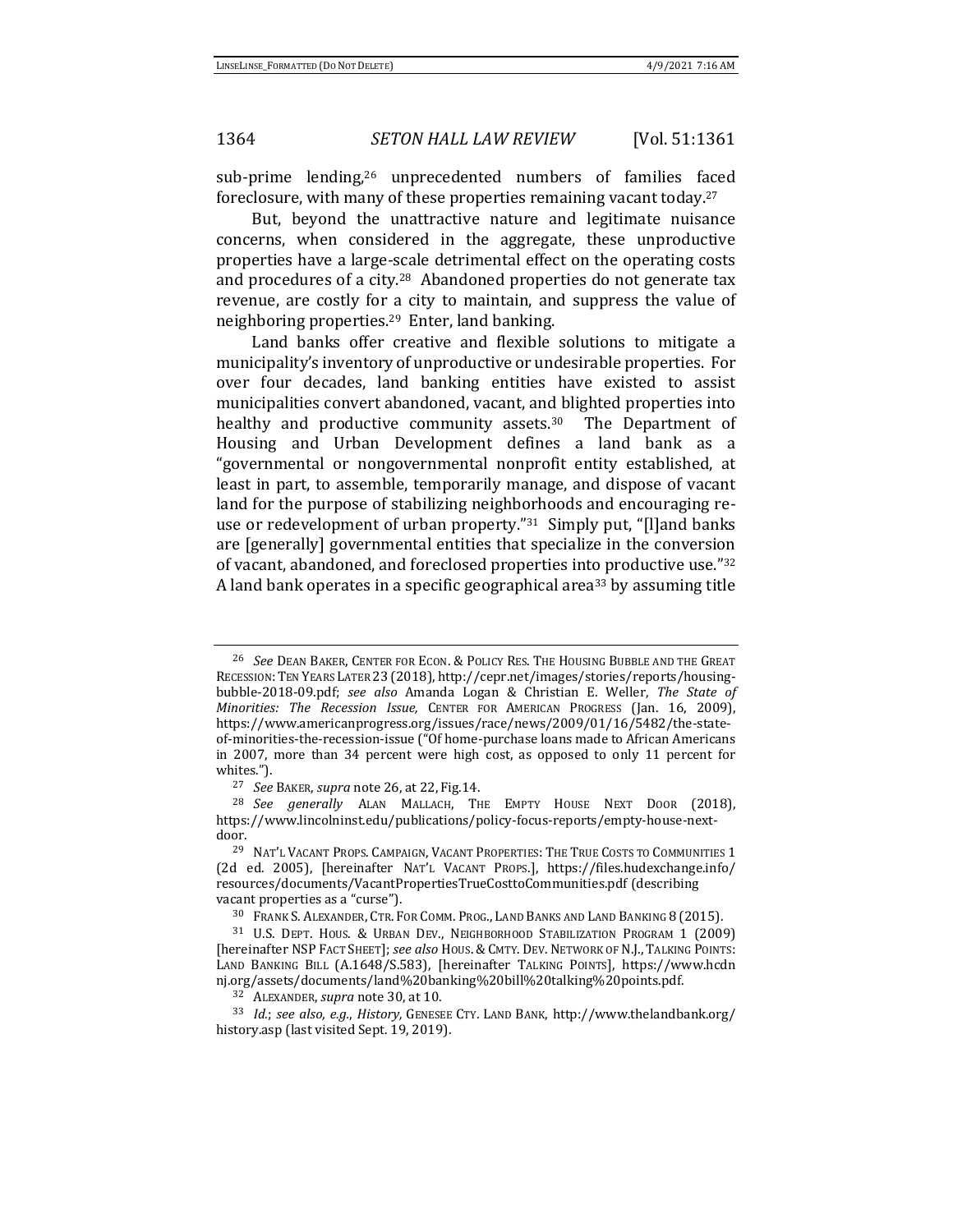to these problem properties.<sup>34</sup> Thereafter, the land bank will "maintain, assemble, facilitate redevelopment of, market, and dispose of the landbanked properties."35 This is done by eliminating liabilities attached to the property and transferring title to new owners, preferably "in a manner most supportive of local needs and priorities."<sup>36</sup>

In 2019, New Jersey enacted the Land Banking Act,<sup>37</sup> a comprehensive enabling statute "allow[ing] [New Jersey] municipalities to designate redevelopment entities (redevelopment authorities, housing authorities or county improvement authorities) and non-profit entities to act as a land bank on behalf of the municipality."38 This legislation authorizes municipalities to form land banks with the "sole mission of gaining control of properties in order to put them back to use in ways that benefit the community and get back on the tax rolls."<sup>39</sup>

This Comment argues Newark should utilize the Land Banking Act to form a land banking entity charged with turning costly vacant, abandoned, or blighted properties into productive, community-centric assets. Part II explains what abandoned properties are and why communities should care. Part III proposes land banking as a tool to deal with abandoned properties, providing a brief history and an overview of the process as it exists today. Part IV analyzes the brandnew New Jersey Land Banking Act and the development power it conveys, briefly touching on how these powers could greatly benefit the city of Newark.

### II. ABANDONED PROPERTIES

After introducing what abandoned properties are and why they exist, this Part moves into a discussion about why communities should care about these troublesome properties, including exploring direct and indirect costs. Maintenance costs of abandoned properties drain municipal coffers. Abandoned properties invite increased criminal activity. Further, abandoned properties lower the value of neighboring properties, causing decreased tax revenue and a loss of community feeling.

<sup>34</sup> ALEXANDER, *supra* not[e 30,](#page-3-1) at 10.

<sup>35</sup> NSP FACT SHEET, *supra* not[e 31;](#page-3-2) TALKING POINTS, *supra* not[e 31.](#page-3-2)

<sup>36</sup> ALEXANDER, *supra* not[e 30,](#page-3-1) at 10.

<sup>37</sup> New Jersey Land Bank Law, 2019 N.J. LAWS 159 (2019).

<sup>38</sup> TALKING POINTS, *supra* not[e 31.](#page-3-2)

<sup>39</sup> *Id.*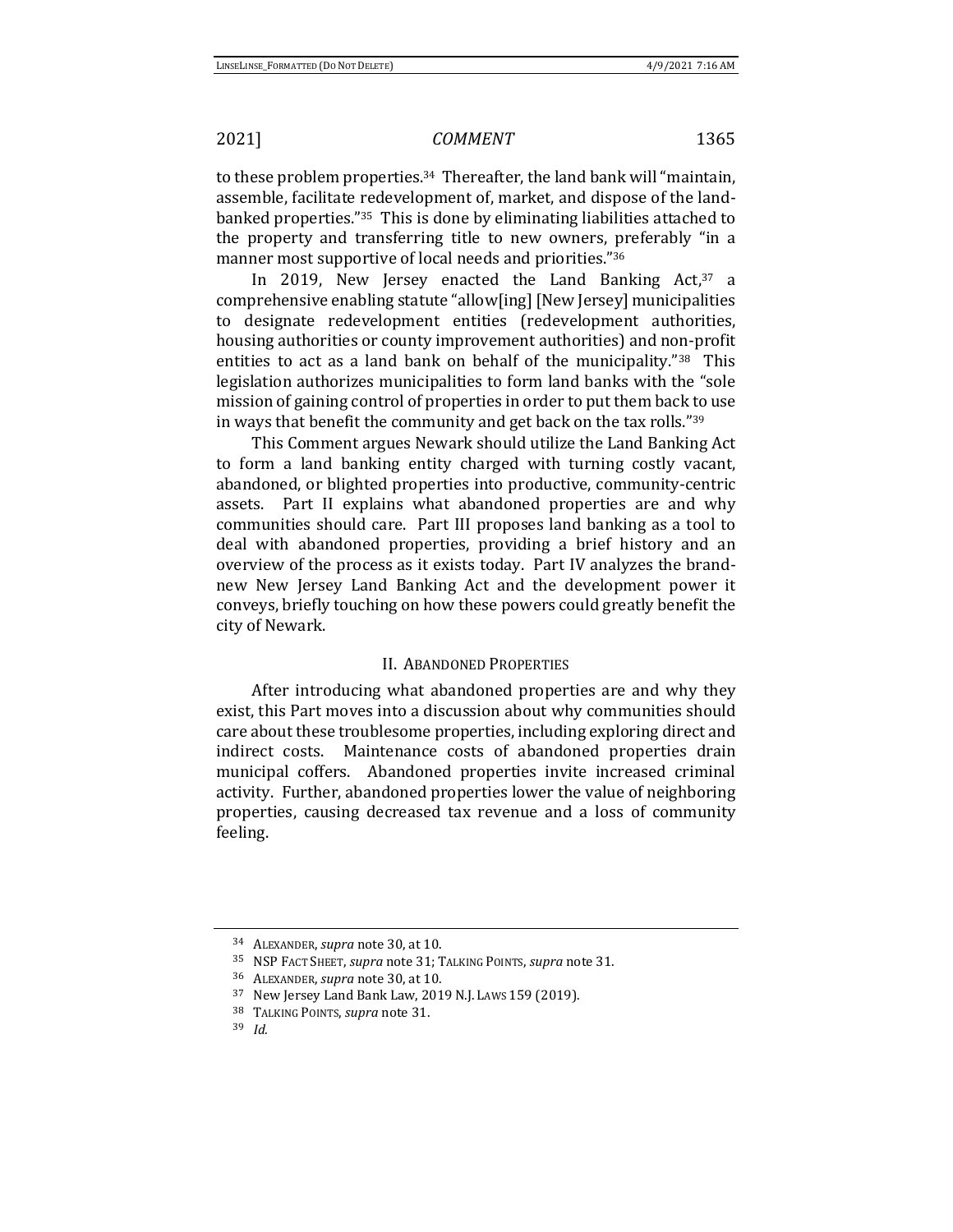### A. *What Are Abandoned Properties?*

For a moment, if you are not already, imagine yourself as a homeowner. What does your neighborhood look like? Does it have a park down the block for the local children to play in after school? Do you enjoy walking your dog before heading to work? Who are your neighbors? Do they keep good care of their lawn and provide friendly conversation? What did you bring to the end-of-summer block party? It might be an older neighborhood, and most houses could use a facelift, but it is home.

Imagine now, the family next door, the Smiths, were foreclosed upon because Ms. Smith lost her job and Mr. Smith had unexpected medical bills. It was sad to see them go, but what happens to their house? What if, two weeks after the Smiths moved out, a vandal shatters their front window? No one is there to clean up the glass, so either you must clean it up or keep your child away from the broken glass. Now, last weekend, a group of teenagers noticed the empty house and decided it would be a great place to host a party; they still have not picked up their beer cans. Worried about what neighborhood kids could find, you clean up the beer cans and empty bottles yourself.

Next, the Joneses, on the other side of the street, could not pay their property taxes. Unfortunately, the back-taxes, cost of needed repairs, and mortgage far exceed the value of their property. To escape a hopeless situation, they simply walked away, leaving their home behind. The city puts plywood over the windows, but someone forces their way in the back door. Later that week, loud music comes from the house late into the night, and you are worried about possible drug use. The next morning, you walk your daughter to school. On the way, only eight blocks, you pass ten or so similar houses: one's foundation is sagging, another had a chain-link fence surrounding it, the porch on a third house has fallen through. All have refuse scattered in the yard.<sup>40</sup>

Vacant properties are simply defined as properties that are unoccupied<sup>41</sup> and can exist for several reasons, including the titleholder merely sitting on a long-term investment.<sup>42</sup> The concept of abandonment is more troubling for municipalities. Abandonment occurs when the property holder ceases investments into the property, including routine maintenance and fulfilling financial obligations such as property tax or mortgage payments.<sup>43</sup> The state of New Jersey defines

<sup>&</sup>lt;sup>40</sup> With a bit of thematic liberty, this description is based upon real stories shared by the Newark community. *See* Yi, *supra* note [19.](#page-2-1)

<sup>41</sup> ALEXANDER, *supra* not[e 30,](#page-3-1) at 14.

<sup>42</sup> *Id.*

<sup>43</sup> *Id.*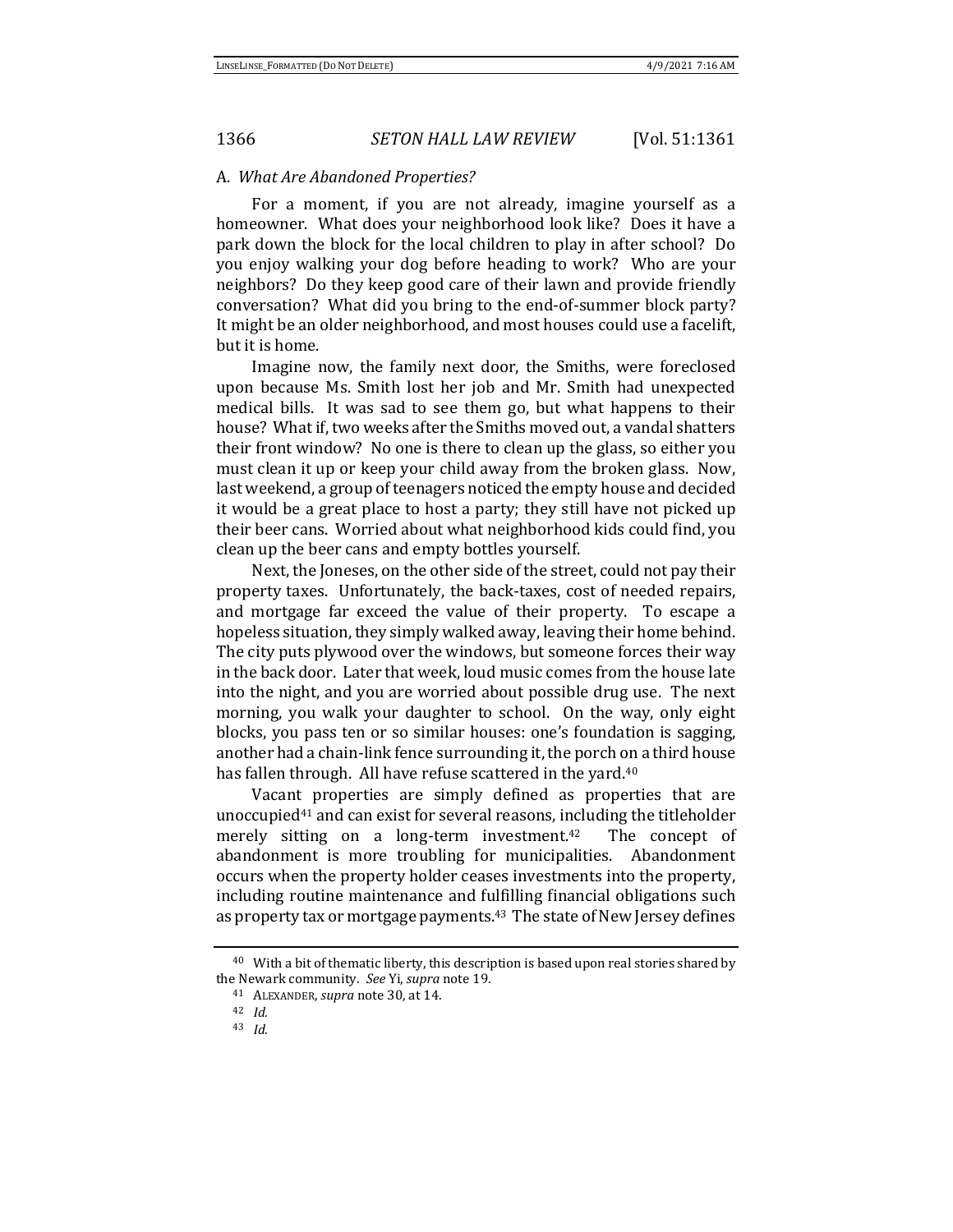a property as abandoned when the property has no legal occupancy for at least six months and a public official has determined that either (1) the property requires rehabilitation, (2) construction was initiated but not completed in a manner to make the property habitable, (3) at least one installment of property tax is past due, or (4) the property has been determined to be a public nuisance.<sup>44</sup> Abandoned properties carry several negative economic consequences including significant municipal upkeep costs, adverse effects on surrounding property values, and harmful effects on community cohesiveness, leading to community-wide disinvestment.<sup>45</sup>

### B. *Why Should We Care?*

When properties are neglected and abandoned by their owners, municipalities are left to care for them.<sup>46</sup> Generally, municipalities must bear the costs of abandoned properties in two direct ways: (1) acquisition and maintenance of the property and (2) cost of responding to increased criminal activity.47 Abandoned properties, indirectly costing municipalities, pay no taxes and suppress the value of surrounding properties, further decreasing a municipalities' tax base.<sup>48</sup> Moreover, abandoned properties eat away at a community's cohesiveness, leading to a cycle of disinvestment.<sup>49</sup>

### <span id="page-6-1"></span><span id="page-6-0"></span>1.Maintenance Costs

Blighted structures pose costs far beyond simple aesthetics.<sup>50</sup> Because of the complex problem abandoned properties present, they often require a unique mix of city departments to maintain them including emergency services, public works, legal, and other administerial positions.51 Abandoned properties often become tax delinquent, requiring municipalities to enforce tax liens or commence tax foreclosures,<sup>52</sup> usually requiring the municipality to coordinate with county tax assessors and collectors.53 After the property is acquired, the municipality must then decide what to do with it. Each option—

<sup>44</sup> N.J. STAT. ANN. § 55:19–81 (West 2018).

<sup>45</sup> *See generally* NAT'L VACANT PROPS.,*supra* not[e 29.](#page-3-3)

<sup>46</sup> NAT'L VACANT PROPS.,*supra* note [29,](#page-3-3) at 3.

<sup>47</sup> *See* NAT'L VACANT PROPS.,*supra* not[e 29,](#page-3-3) at 2–6.

<sup>48</sup> *See id.*

<sup>49</sup> *See* David P. Weber, *Taxing Zombies: Killing Zombie Mortgages with Differential Property Taxes*, 2017 U. ILL. L. REV. 1135, 1153 (2017).

<sup>50</sup> Michelle Wilde Anderson, *The New Minimal Cities*, 123 YALE L.J.1118, 1125 (2014).

<sup>51</sup> *See* NAT'L VACANT PROPS.,*supra* not[e 29,](#page-3-3) at 5.

<sup>52</sup> Anderson, *supra* note [50,](#page-6-0) at 1170.

<sup>53</sup> NAT'L VACANT PROPS.,*supra* note [29,](#page-3-3) at 3.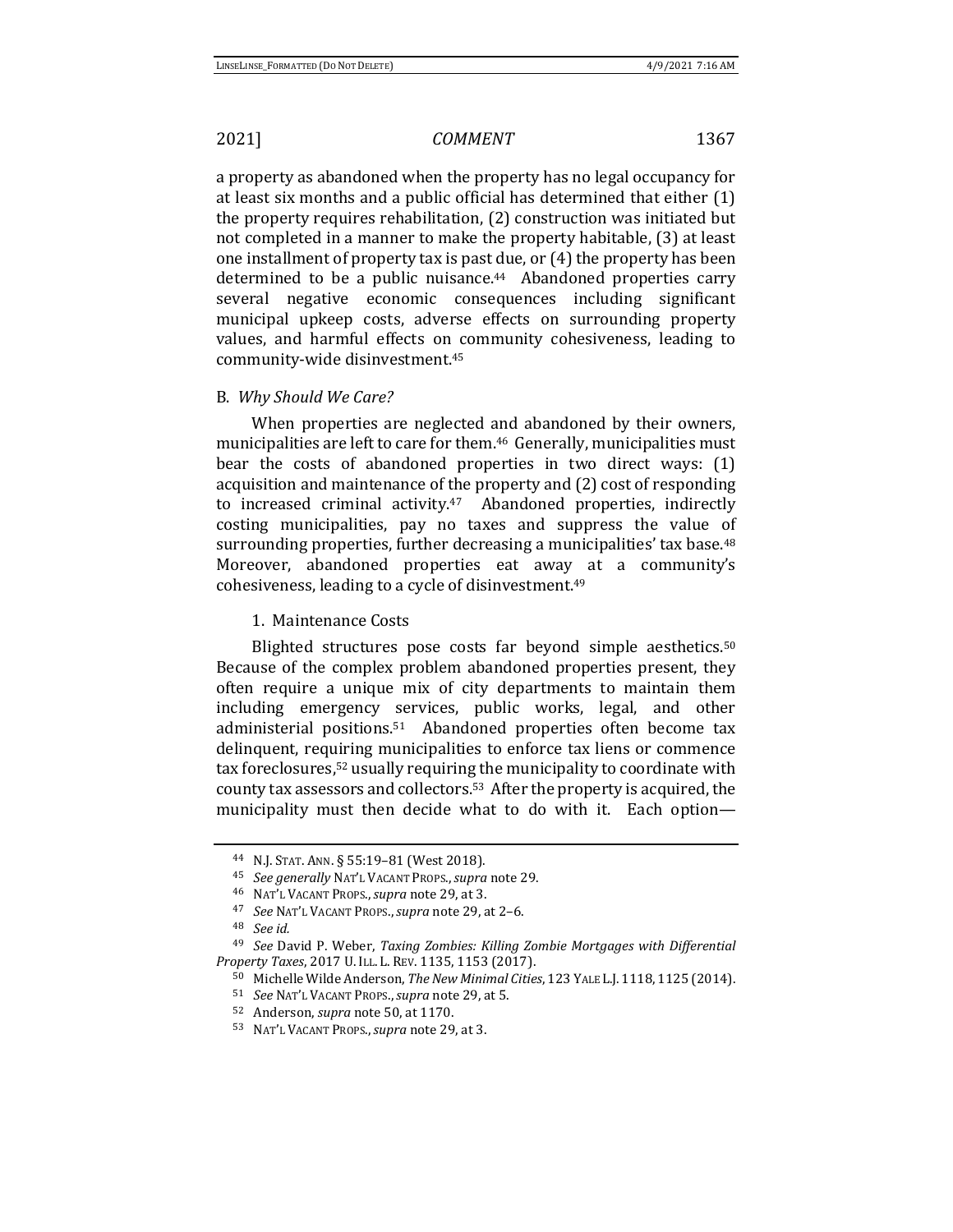rehabilitating or demolishing structures, redeveloping vacant lots, holding or selling—comes with administrative costs that could exceed the value of the property itself.<sup>54</sup>

No matter the decision, immediate expenditures will be required.<sup>55</sup> When abandoning properties, people and businesses have little incentive to clear any troubles left, leaving dilapidated structures and hazardous messes.<sup>56</sup> The city must expend resources to prevent properties from becoming public nuisances and to ensure future marketability.<sup>57</sup> Municipalities must spend funds to address common problems such as illegal dumping, rodent infestations, and, especially at abandoned industrial properties, toxic waste,<sup>58</sup> requiring municipalities to work with county offices such as health departments.<sup>59</sup>

<span id="page-7-0"></span>As a result of maintaining abandoned properties, "government resources are diverted away from other needs, such as providing adequate municipal services to residents, investing in development to attract new tax sources, or fulfilling fiscal obligations, such as long-term debt service and pensions."60 The longer these properties are left abandoned, the greater the associated financial costs become. $61$ Because of this immediate drain and the resulting suffering of the community, demolishing dilapidated structures becomes a popular short-term solution.<sup>62</sup> Some commentators go as far as to say "demolitions may be the major public works of the twenty-first century."<sup>63</sup>

While the demolition of a blighted property may seem like an attractive and immediate solution, a study of St. Paul, Minnesota, suggested that rehabilitated properties return a substantially greater net pecuniary benefit to the public than demolished properties.<sup>64</sup> Demolition has significant costs of its own.65 Therefore, the attractive

<sup>65</sup> *See, e.g.*, ECONSULT CORP., VACANT LAND MANAGEMENT IN PHILADELPHIA A-11 (2010), https://econsultsolutions.com/wp-content/uploads/2010/09/Vacant-Land-Reform-Analysis-FINAL-REPORT\_2010-09-23.pdf (explaining that, in fiscal year 2009,

<span id="page-7-1"></span><sup>54</sup> Anderson, *supra* note [50,](#page-6-0) at 1170.

<sup>55</sup> *Id.*

<sup>56</sup> *See id.* at 1125.

<sup>57</sup> Kellen Zale, *The Government's Right to Destroy*, 47 ARIZ. ST.L.J. 269, 305–06 (2015).

<sup>58</sup> *See* NAT'L VACANT PROPS.,*supra* not[e 29,](#page-3-3) at 5.

<sup>59</sup> *Id.* at 3.

<sup>60</sup> Zale, *supra* not[e 57,](#page-7-0) at 305–06.

<sup>61</sup> NAT'L VACANT PROPS.,*supra* note [29,](#page-3-3) at 2.

<sup>62</sup> Zale, *supra* not[e 57,](#page-7-0) at 306.

<sup>63</sup> Anderson, *supra* note [50,](#page-6-0) at 1125.

<sup>64</sup> *See* Edward G. Goetz et al., *Pay Now or Pay More Later: St. Paul's Experience in Rehabilitating Vacant Housing*, 28 CURA REPORTER 12, 15 (1998), https://conservancy. umn.edu/bitstream/handle/11299/1385/April\_1998.pdf.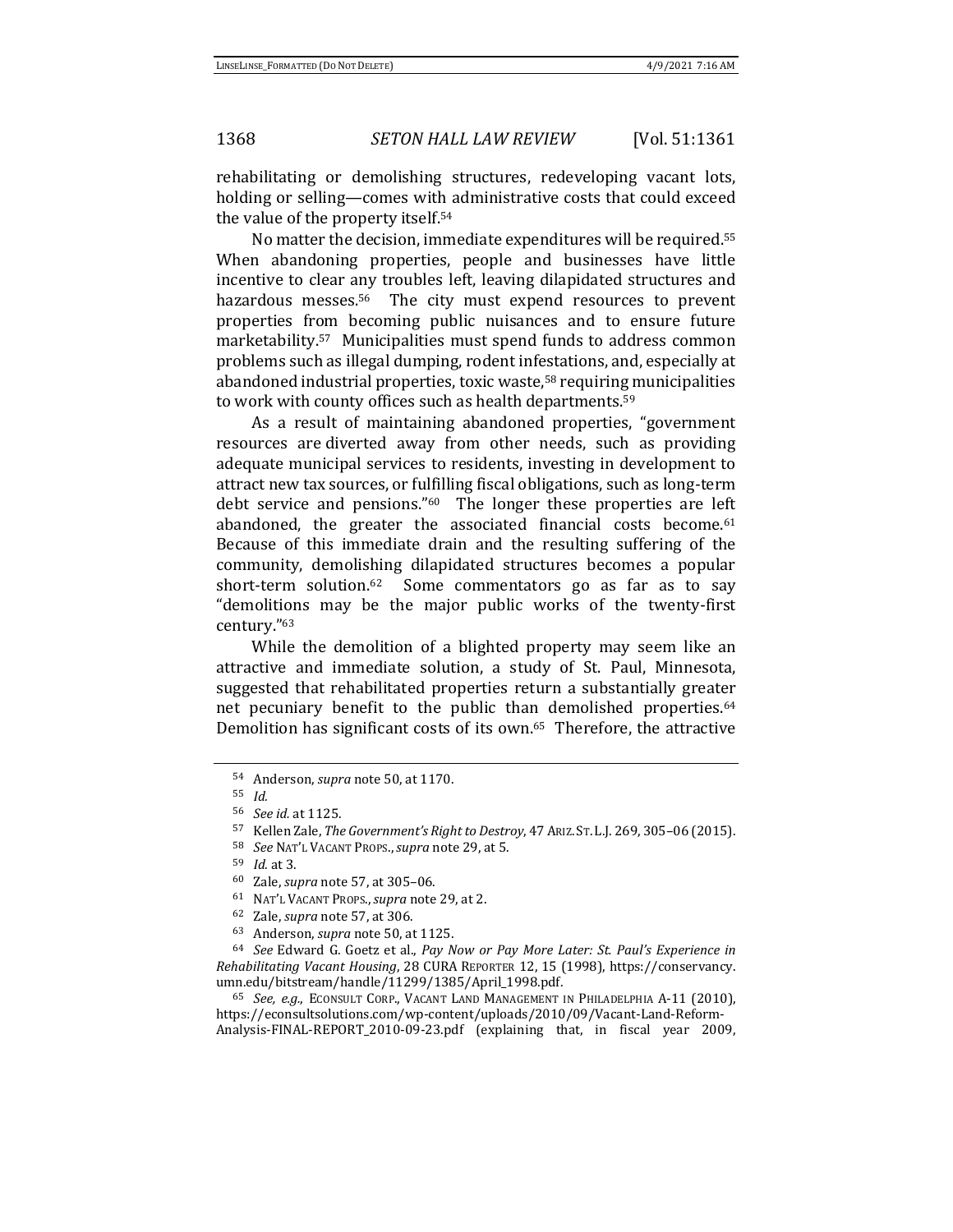and immediate fix of demolition may cost municipalities even more in the long run.66 Further, even after demolition, administrative and maintenance costs still exist for the simple reason that managing vacant properties ties up the time of municipal employees and taxpayer resources.<sup>67</sup>

## <span id="page-8-1"></span><span id="page-8-0"></span>2. Invitation of Crime

Further strapping municipal budgets, abandoned properties are associated with increased crime rates.68 Although the enforcement mechanisms of the Broken Windows Theory<sup>69</sup> are controversial, including infamous stop and frisk policies,<sup>70</sup> the theory itself relates to abandoned properties. <sup>71</sup> The theory suggests that "[i]f the first broken window in a building is not repaired, then people who like breaking windows will assume that no one cares about the building and more windows will be broken. Soon the building will have no windows.... The disorder escalates, possibly to serious crime."<sup>72</sup>

A study from Richmond, Virginia, showed that vacant properties are consistently correlated with an increase of crime.<sup>73</sup>In Austin, Texas, blocks with abandoned properties saw violent crime rates twice the city average.<sup>74</sup> Blocks with unsecured vacant buildings see over three times the drug calls to police than an average block.<sup>75</sup> Further, vacant properties are a favorite target for arsonists and often suffer from other

<sup>70</sup> *See, e.g.*, Sarah Childress, *The Problem with "Broken Windows" Policing*, FRONTLINE (June 28, 2016), https://www.pbs.org/wgbh/frontline/article/the-problem-withbroken-windows-policing/ (describing how the Broken Windows Theory has led to "aggressive over-policing of minority communities, which often creates more problems than it solves").

Philadelphia spent \$5,339,049 to demolish only buildings that were likely to collapse within 90 days).

<sup>66</sup> *See* Goetz et al., *supra* note [64,](#page-7-1) at 14.

<sup>67</sup> NAT'L VACANT PROPS., *supra* note [29,](#page-3-3) at 6 (describing that managing demolished properties costs the city of Philadelphia about \$1.8 million per year).

<sup>68</sup> Jessica Bacher & Meg Byerly Williams, *A Local Government's Strategic Approach to Distressed Property Remediation*, 46 URB. LAW. 877, 877 (2014).

<sup>69</sup> *See generally* James Q. Wilson & George L. Kelling, *Making Neighborhoods Safe*, ATLANTIC (Feb. 1989), https://www.theatlantic.com/past/docs/politics/crime/safe hood.htm; *see also What is Broken Windows Policing*, CENTER FOR EVIDENCE-BASED CRIME POLICY, https://cebcp.org/evidence-based-policing/what-works-in-policing/researchevidence-review/broken-windows-policing (last visited Oct. 30, 2019) (providing an evidence-based overview of the efficacy of the theory).

<sup>71</sup> ALEXANDER, *supra* not[e 30,](#page-3-1) at 16.

<sup>72</sup> Wilson & Kelling, *supra* not[e 69.](#page-8-0)

<sup>73</sup> *See* NAT'L VACANT PROPS.,*supra* not[e 29,](#page-3-3) at 3.

<sup>74</sup> William Spelman, *Abandoned Buildings: Magnets for Crime?*, 21 J. CRIM. JUS. 481, 489 (1993).

<sup>75</sup> *Id.*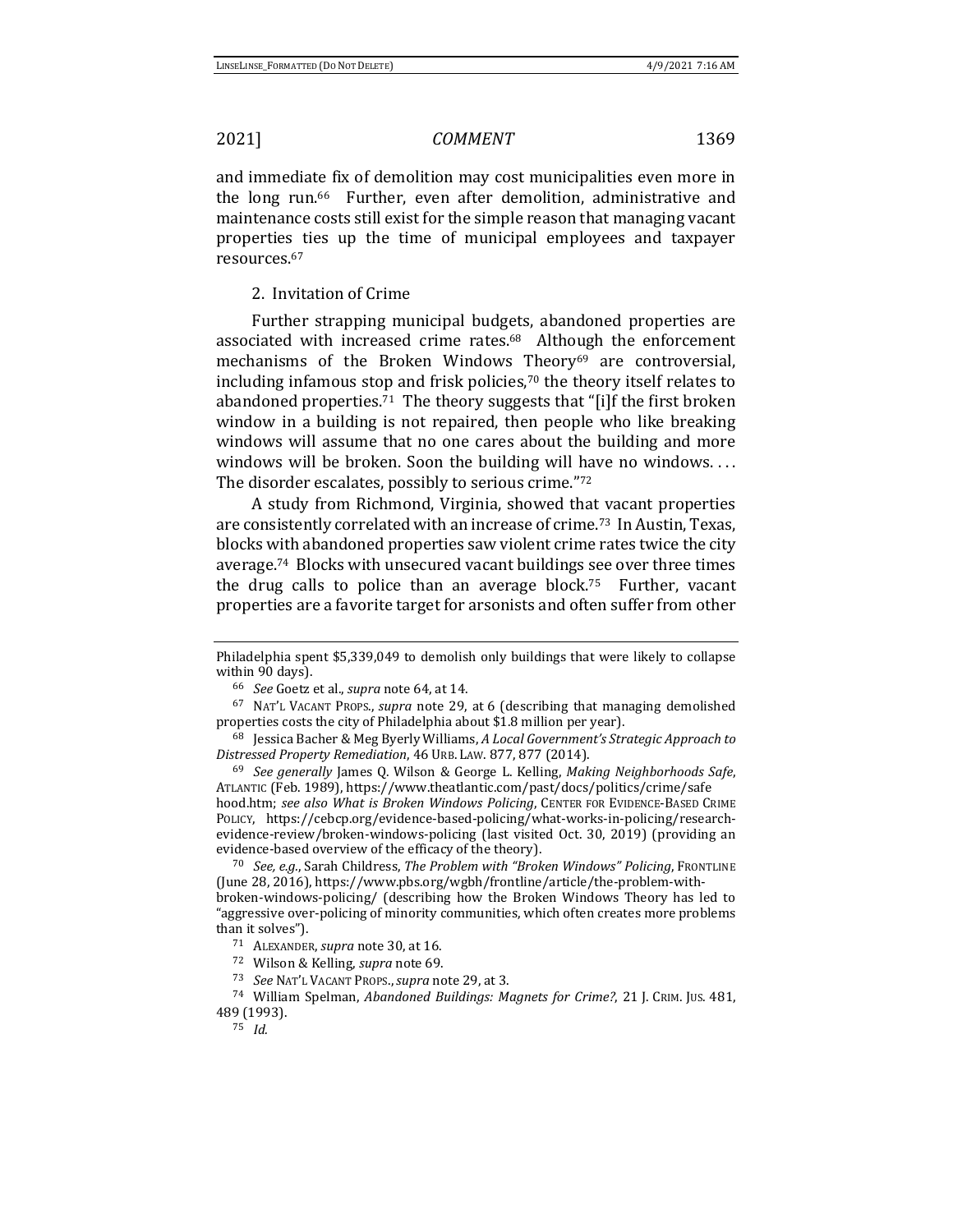non-intentional fires.<sup>76</sup> The U.S. Fire Administration estimates roughly twelve thousand fires occur per year on abandoned properties causing \$73 million in property damage and injuring six thousand firefighters**.** 77 Although roughly seventy percent of these fires are caused by arsonists, vacant buildings are likely to experience poor maintenance, faulty wiring, or squatters using candles for warmth; each of which may cause unintentional fires.<sup>78</sup> Responding to fires on vacant properties is often more costly and dangerous than average as vacant properties are more likely to contain pits, debris, and other hazards that first responders must navigate.<sup>79</sup>"Firemen are kept busy and endangered: When arson becomes entertainment, a city's decay is as desperate as it is ordinary."<sup>80</sup>

While it is difficult to calculate the specific costs abandoned properties place on municipal coffers, it is clear they place a strain on municipal resources, including those dedicated to crime prevention and life preservation. $81$  What is easy to see is that securing and flipping abandoned properties acts as an economically effective crime deterrence mechanism.<sup>82</sup>

3. Negative Tax Effects, Declining Property Values, Loss of Community

Beyond the direct maintenance and first responder costs, abandoned properties often pay no property taxes, lower the value of surrounding properties, and lead to an erosion of community cohesiveness. While not directly diverting funds, these problems further strain municipal budgets by reducing a municipality's income, often exacerbating budget shortfalls.

The most common denominator of abandoned properties is their tax-delinquent status.83 Besides the fact that a tax-delinquent property is likely abandoned, critically, tax-delinquent properties are not supplying the municipality with the income necessary for local operations such as schools, social programs, or emergency services.<sup>84</sup> This pattern is particularly problematic in New Jersey, where property

<sup>76</sup> NAT'L VACANT PROPS.,*supra* note [29,](#page-3-3) at 4.

<sup>77</sup> *Id.*

<sup>78</sup> *Id.*

<sup>79</sup> *Id*.

<sup>80</sup> Anderson, *supra* note [50,](#page-6-0) at 1125.

<sup>81</sup> *See* NAT'L VACANT PROPS.,*supra* not[e 29,](#page-3-3) at 4.

<sup>82</sup> *Id.*

<sup>83</sup> ALEXANDER, *supra* not[e 30,](#page-3-1) at 14.

<sup>84</sup> *See* Amber Keefer, *Where Does the Money From Property Taxes Go?*, SFGATE (Dec.

<sup>19, 2018),</sup> https://homeguides.sfgate.com/money-property-taxes-go-52339.html.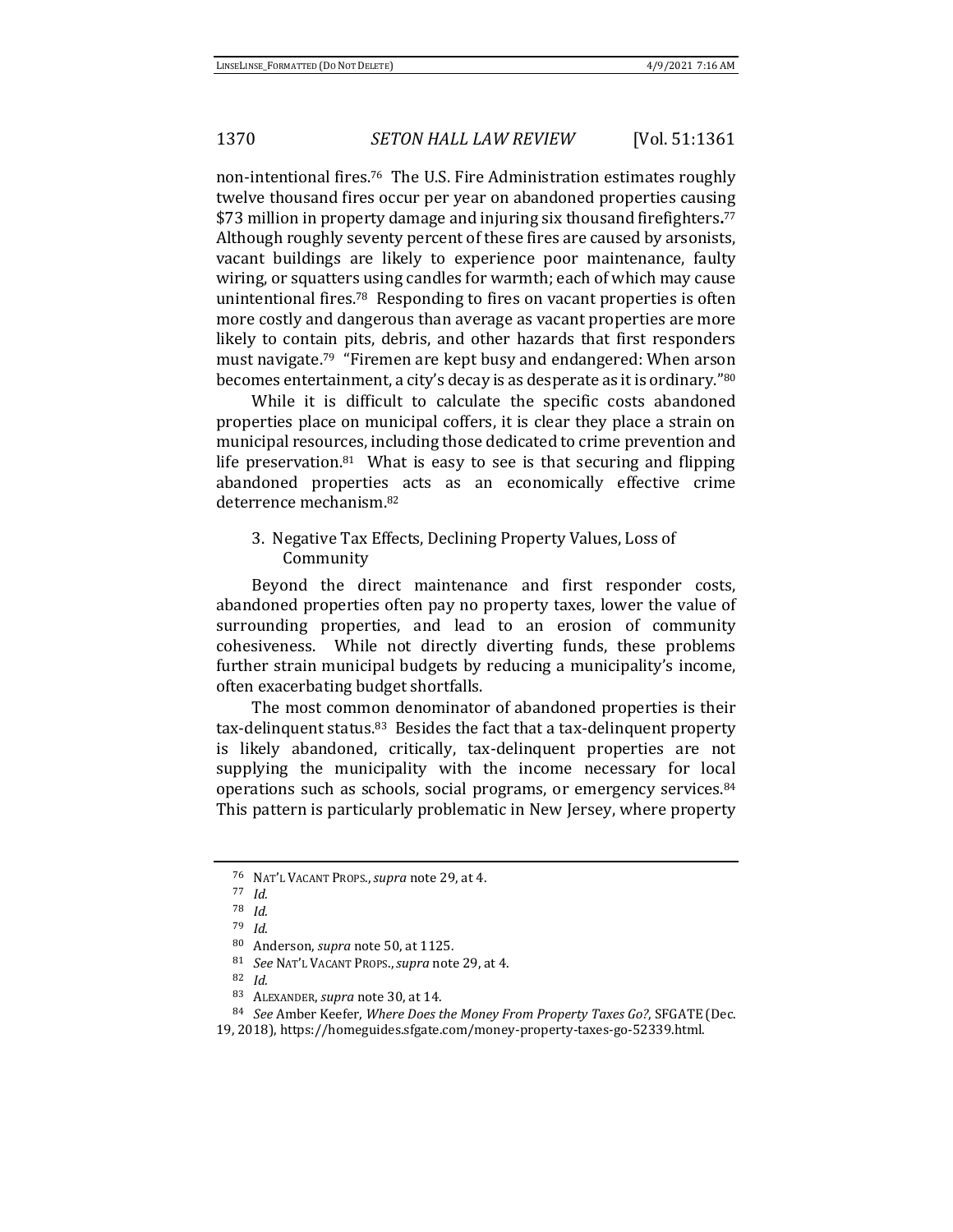taxes account for more than forty-four percent of local government's own-source revenue and over fifty-five percent of the State's revenue.<sup>85</sup>

<span id="page-10-0"></span>In New Jersey, when property taxes are not paid, a tax lien will be attached to the property.86 Municipalities must hold an annual auction, offering for bid a tax sales certificate ("TSC") representing these unpaid property taxes.87 Generally, this will lead to municipalities and private parties bidding for the rights to the TSC, with the highest bidder winning the rights to the tax lien, and, after fulfilling certain statutory requirements,<sup>88</sup> a right to foreclose on the property. <sup>89</sup> Unfortunately for municipalities, on average, eighty-three percent of the balance due is lost when tax-delinquent properties go through this foreclosure process.90 Further, while this foreclosure process may provide immediate revenue—although usually only a small proportion of the market value—it does not guarantee that the properties will be put to productive use.91 Often these properties are bought by speculators with no intent for immediate development and will sit vacant, continuing many of the troubling maintenance and crime-inducing trends.<sup>92</sup>

Further reducing tax revenue,<sup>93</sup> abandoned properties suppress the value of neighboring properties, both on the local block and across the municipality generally.94 Beyond their unattractive nature, abandoned and blighted buildings can signal that a neighborhood is on the decline and deter investment.95 A study of Philadelphia showed that properties within 150 feet of a vacant property experience a net loss of

<sup>85</sup> "Own-source" revenue refers to the revenues collected by state or local government, excluding federal funding. *2015 State & Local Own Source Revenue*, FED. OF TAX ADMINS, https://www.taxadmin.org/2015-state-and-local-own-source-revenue(last visited Nov. 2, 2019).

<sup>86</sup> Stark & Stark, *Understanding New Jersey Tax Sale Foreclosure*, N.J. L. BLOG (July 2, 2013), https://www.njlawblog.com/2013/07/articles/real-estate/understandingnew-jersey-tax-sale-foreclosures.

<sup>87</sup> *Id.* 

<sup>88</sup> *See* N.J. STAT. ANN. § 54:5.

<sup>89</sup> Stark & Stark, *supra* not[e 86.](#page-10-0)

<sup>90</sup> NAT'L VACANT PROPS.,*supra* note [29,](#page-3-3) at 7.

<sup>91</sup> *Id.* at 8.

<sup>92</sup> *Id.*

<sup>93</sup> Property taxes are calculated as a proportion of a property's value. *General Property Tax Information*, NJ DEP'T OF THE TREASURY, https://www.state.nj.us/treasury/ taxation/lpt/genlpt.shtml (last visited Nov. 2, 2019).

<sup>94</sup> ALEXANDER,*supra* not[e 30,](#page-3-1) at 14 (explaining disinvestment can spread to the whole city).

<sup>95</sup> *Id.*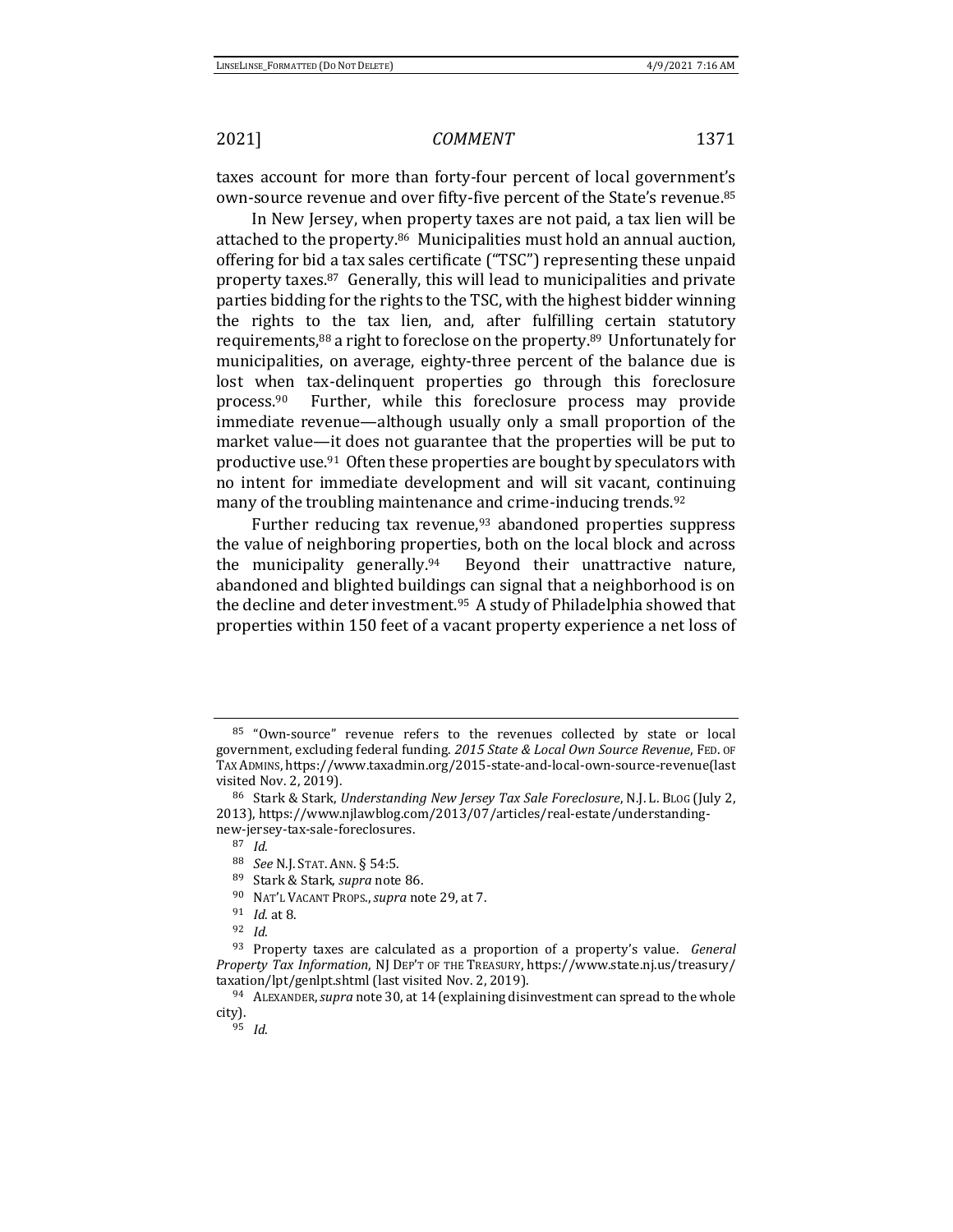\$7,627 in value.<sup>96</sup> The same study suggested, all else being equal, properties on a block with an abandoned property sold for \$6,715 less than houses on blocks with no abandonment.97 Considering about 20,000 vacant lots, a study from Southwestern Pennsylvania showed indirect costs from declining property values to cost the community between \$218 million and \$247 million.<sup>98</sup> One vacant, non-taxpaying property will not make or break a municipal budget. But when "the vacancies become contagious as communities become less desirable, localities very quickly find themselves with many vacant homes, none of which are paying property taxes but all still require public expenditures for safety and maintenance."<sup>99</sup>

Of course, falling property values affect more than just municipal coffers: real property owners are affected in real ways. Falling property values can push a mortgage underwater,<sup>100</sup> stripping homeowners of their hard-earned equity, limiting their borrowing power or ability to respond to financial emergencies.101 Further, abandoned properties, and their associated effects, lead to harder-to-obtain homeowner insurance policies and increases in already costly premiums.<sup>102</sup>

But further, abandoned properties crack neighborhoods apart, leading to a fragmented and disconnected community.<sup>103</sup> Properties are abandoned, leaving homeowners feeling isolated.104 In line with the Broken Windows theory, a large number of vacant properties "symbolizes that no one cares"<sup>105</sup> and "signal[s] to the larger community

<sup>96</sup> TEMPLE UNIV. CTR. FOR PUB. POL'Y & E. PA. ORG. PROJECT, BLIGHT FREE PHILADELPHIA: A PUBLIC-PRIVATE STRATEGY TO CREATE AND ENHANCE NEIGHBORHOOD VALUE 21 (2001), https://www.communityprogress.net/filebin/pdf/new\_resrcs/blight\_free\_philly.pdf.

<sup>97</sup> *Id.* at 22.

<sup>98</sup> ALEXANDER, *supra* not[e 30,](#page-3-1) at 16. Although a myriad of variables could affect the pecuniary effects of vacant properties, assuming a loss of \$10,858 per property (\$218 million / 20,077 vacant Southwest P.A. properties = \$10,858), Newark faces a potential loss of about \$65,149,000 (\$10,858 per vacant property \* 6000 vacant Newark properties = \$65,149,175). *See Abandoned Properties*, CITY OF NEWARK, http://data.ci. newark.nj.us/dataset/abandoned-properties (last visited Nov. 2, 2019).

<sup>99</sup> Weber, *supra* not[e 49,](#page-6-1) at 1153.

<sup>100</sup> An underwater mortgage exists when the outstanding mortgage balance is greater than the property's free-market value. Julia Kagan, *Underwater Mortgage Defined*, INVESTOPEDIA (last updated Dec. 31, 2020), https://www.investopedia.com/ terms/u/underwater-mortgage.asp.

<sup>101</sup> *See* Ashlyn Aiko Nelson, *Bailing Out Underwater Mortgages* (May 2010), https://oneill.indiana.edu/doc/research/mortgages\_nelson.pdf.

<sup>102</sup> NAT'L VACANT PROPS., *supra* note [29,](#page-3-3) at 11. One insurance agent reported that an abandoned property within 100 feet could lead to the cancellation or non-renewal of a homeowner's policy. *Id.* 

<sup>103</sup> *Id*.

<sup>104</sup> *Id.*

<sup>105</sup> *Id.*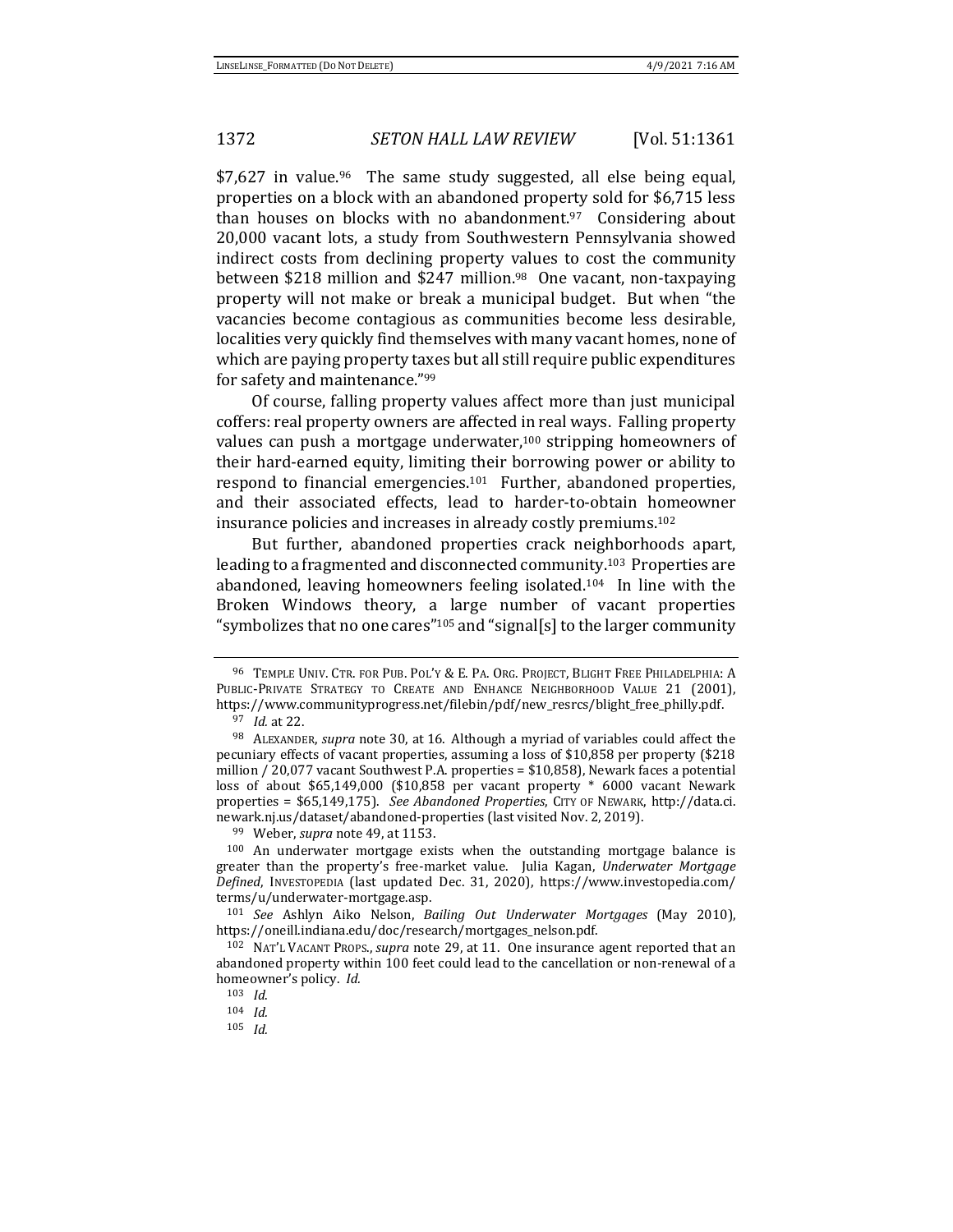that a neighborhood is on the decline" <sup>106</sup> and the type of place that "supports crime and poverty."107 This, in turn, drives depressed property values, leading to increased abandonment,<sup>108</sup> continuing what has been coined the "spiral of blight."<sup>109</sup> Abandoned properties lead to social fragmentation, which signals the decline of the neighborhood, which leads to an increase in abandoned properties, which leads to further fragmentation, signaling a further decline in the neighborhood and increased instability in the community.110 This downward cycle drags residents further from the "American Dream," reinforcing beliefs that it's "not for us."<sup>111</sup>

### <span id="page-12-0"></span>III. SOLUTION: LAND BANKING

For fifty years, municipalities have turned to land banking to address the growing number of abandoned properties. At its simplest, a land bank is a public entity that specializes in turning costly abandoned properties into tax-generating community assets. This Part of the Comment provides a brief history of land banking in the United States and subsequently describes what land banking looks like today, how it operates, and what advantages land banks offer municipalities.

<sup>106</sup> ALEXANDER, *supra* not[e 30,](#page-3-1) at 14.

<sup>107</sup> *Id.* at 16.

<sup>108</sup> NAT'L VACANT PROPS.,*supra* note [29,](#page-3-3) at 11.

<sup>109</sup> *See generally* WESLEY SKOGAN, DISORDER AND DECLINE (1990); COLVIN ET AL., RENEWING THE URBAN LANDSCAPE: THE DILEMMA OF VACANT HOUSING (2000); BIERETZ & SCHILLING, PAY FOR SUCCESS AND BLIGHTED PROPERTIES (2019).

<sup>110</sup> *See* Robert Klein, *Fast-Track Foreclosure Legislation: A Proactive Solution to Address the Problem of Community Blight*, USFN(May 23, 2017), https://www.usfn.org/ blogpost/1296766/276160/Fast-Track-Foreclosure-Legislation-A-Proactive-Solutionto-Address-the-Problem-of-Community-Blight.

<sup>111</sup> *See* Rojas, *supra* not[e 21;](#page-2-2) *see also* Kari Paul, *The American Dream is Even Harder to Achieve Than We Thought*, MKT.WATCH (Sept. 5, 2018), https://www.marketwatch.com/ story/the-american-dream-is-even-harder-to-achieve-than-we-thought-2018-09-04; Paul J. Gately, *American Dream or American Nightmare? Depends Whom You Ask*, KWTX (Aug. 23, 2019), https://www.kwtx.com/content/news/American-Dream-or-American-nightmare—Depends-whom-you-ask-558040921.html.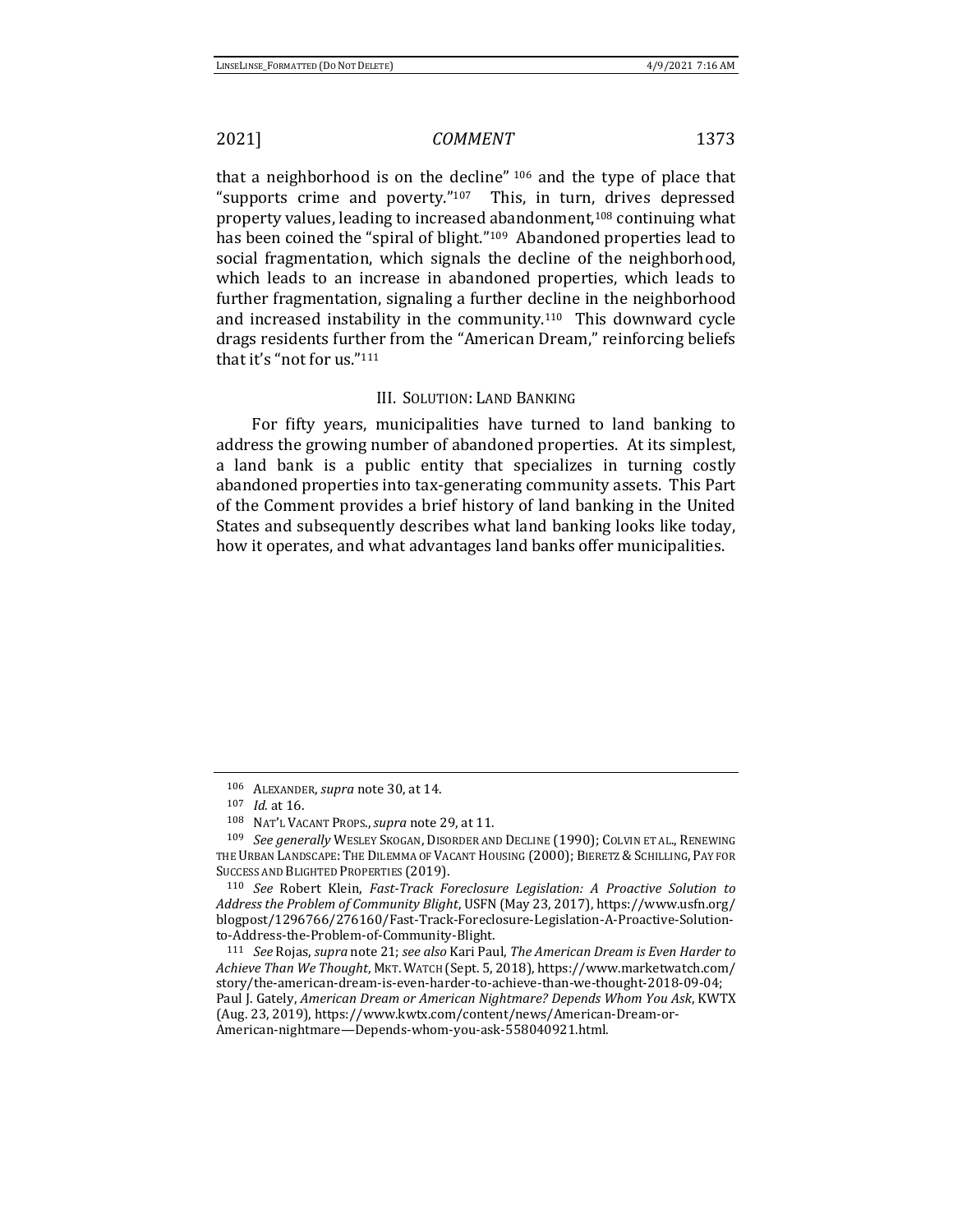### A. *History of Land Banking*

Land banking, as a tool to combat abandoned properties, first emerged in the late 1960s.112 Since then, leading land bank expert Frank Alexander<sup>113</sup> describes what he calls three relatively distinct phases of land banking, each improving on the latter.<sup>114</sup> The first generation of land banks formed from 1971 to 1991 and included four programs operating in St. Louis, Cleveland, Louisville, and Atlanta.115 These land banks were formed to address an increasing inventory of abandoned properties resulting from socioeconomic shifts,<sup>116</sup> including urban sprawl<sup>117</sup> and white flight.<sup>118</sup> Facing declining neighborhoods, particularly in urban centers, and increasing strain on municipal budgets,<sup>119</sup> these land banks dealt with properties stuck in relatively complex tax foreclosure processes, holding them in reserve for future public use.120 Inefficiencies of the tax foreclosure process led to an increasing amount of abandoned properties in three main ways.<sup>121</sup> First, state law generally required minimum bids at tax foreclosure auctions to equal the value of the tax lien on the property.122 For many properties, the value of the tax liens was greater than the value of the property itself, leaving the property repugnant to the free market.<sup>123</sup> Second, tax foreclosure auctions largely resulted in sales to speculators who, when priorities changed, would abandon the investment, leaving the properties in a "constant state of repetitive tax foreclosures." <sup>124</sup> Third, state law directed that any properties not sold at the tax auction would revert to the municipality, leaving the municipality to deal with the costly and unproductive properties.125 Unfortunately, lacking a

<sup>112</sup> ALEXANDER, *supra* not[e 30,](#page-3-1) at 18.

<sup>113</sup> J.D., Harvard University; ThM, Harvard Divinity School; B.A., University of North Carolina. *Frank S. Alexander*, CTR. CMTY. PROG., https://www.communityprogress.net/ frank-s—alexander-pages-105.php (last visited Feb. 14, 2020).

<sup>114</sup> ALEXANDER, *supra* not[e 30,](#page-3-1) at 18.

<sup>115</sup> *Id.* at 19.

<sup>116</sup> *Id.* at 18.

<sup>117</sup> *See* Edward Ziegler, *Urban Sprawl, Growth Management in the United States*, 11 VA. J. SOC. POL'Y & L. 26, 28 (2003).

<sup>118</sup> *See generally* Alana Semuels, *White Flight Never Ended*, ATLANTIC (July 30, 2015), https://www.theatlantic.com/business/archive/2015/07/white-flight-alive-andwell/399980/.

<sup>119</sup> *See supra*, Section II.B.

<sup>120</sup> ALEXANDER, *supra* not[e 30,](#page-3-1) at 18.

<sup>121</sup> *Id.* at 19.

<sup>122</sup> *Id.*

<sup>123</sup> *Id.*

<sup>124</sup> *Id.*

<sup>125</sup> *Id.*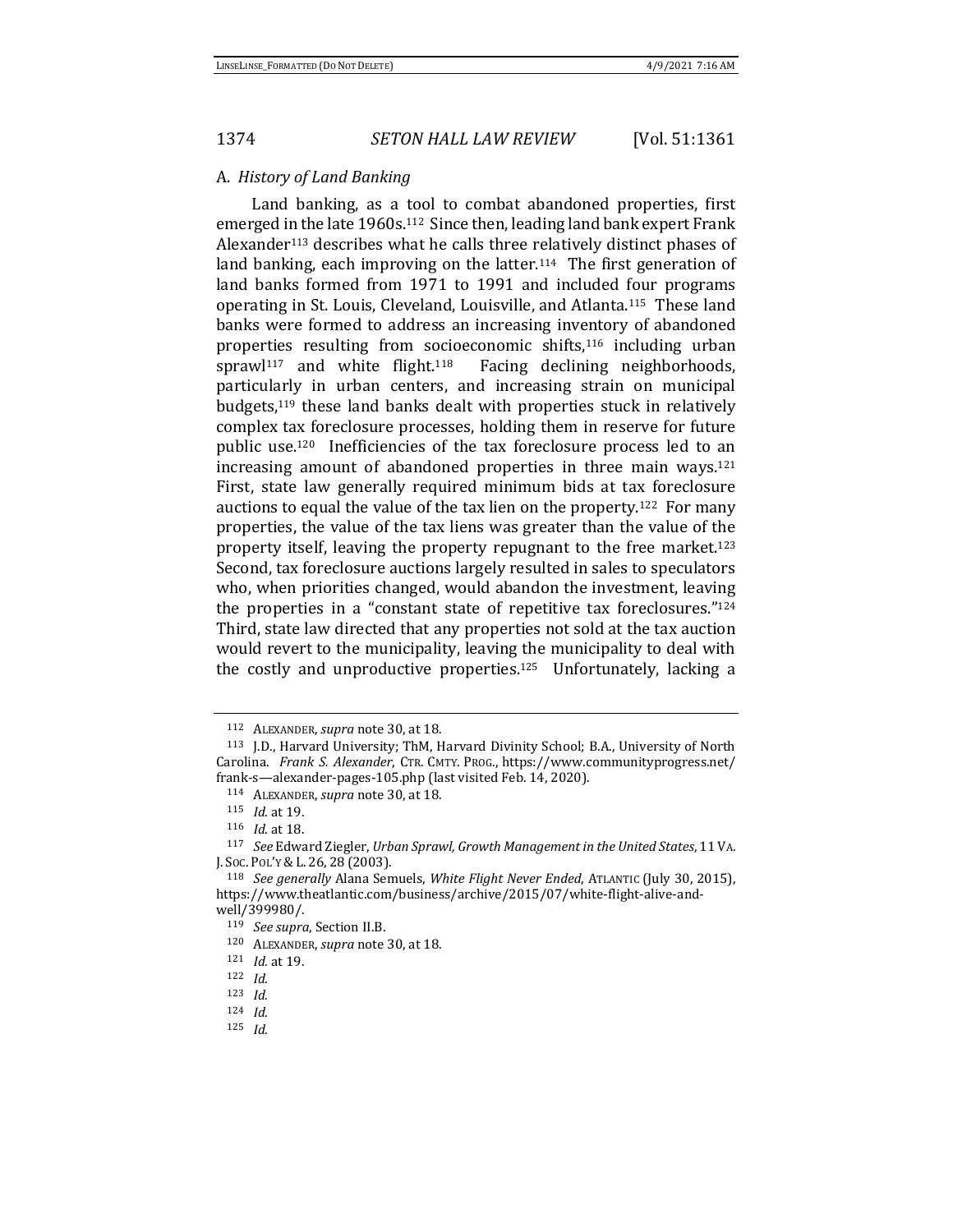dedicated source of funding and dealing with archaic and rigid tax foreclosure laws, these land banks only managed a fraction of the annual volume of problem properties, falling short of their potential.<sup>126</sup>During this time, land banking gained national traction with the Federal Aviation Administration recommending the use of land banks to support future airport development.<sup>127</sup>

The second generation of land banks, formed from 1991 to 2008 in Michigan and Ohio, were marked by legislative amendments directly addressing the shortcomings of the first generation.128 These amendments broadened the land bank's powers, allowing them to take proactive steps to manage and flip problem properties into public assets.129 Further, these amendments greatly increased the efficiency of land banks by relaxing tax foreclosure procedures and grouping abandoned properties together, allowing for their disposition in a single judicial hearing.130 Other legislative initiatives provided explicit funding mandates and halted the sale of tax liens to private parties, thus internalizing the benefits of the tax penalties and interest.<sup>131</sup>

The third and current generation of land banking "was built upon a relatively standard template for land bank legislation and enhanced programs designed to respond to the consequences of the Great Recession."132 While dealing with abandoned properties is and has been largely an operation of local government, the 2008 Recession thrust the growing crisis into the national spotlight. When Congress passed the Housing and Economic Recovery Act of 2008 ("HERA"),<sup>133</sup> land banking was recognized for the first time in federal legislation.134 HERA expressly authorized the use of emergency stimulus funds for the creation and operation of land banks to manage foreclosed homes.<sup>135</sup> Current land banking initiatives, including the New Jersey legislation, emphasize flexibility, allowing for the creation of innovative tools to

<sup>126</sup> ALEXANDER, *supra* not[e 30,](#page-3-1) at 19–20.

<sup>127</sup> Lyn Lloyd Creswell, *Airport Policy in the United States: The Need for Accountability, Planning, and Leadership*, 19 TRANSP. L.J. 1, 82 (1990).

<sup>128</sup> ALEXANDER, *supra* not[e 30,](#page-3-1) at 18.

<sup>129</sup> *Id.* at 21.

<sup>130</sup> *Id.* at 20.

<sup>131</sup> *Id.* at 21.

<sup>132</sup> *Id.* at 18.

<sup>133</sup> Housing and Economic Recovery Act of 2008, Pub. L. No. 110-289, 122 Stat. 2654 (2008).

<sup>134</sup> ALEXANDER, *supra* not[e 30,](#page-3-1) at 23.

<sup>135</sup> Pub. L. No. 110-289 § 2301(c)(3)(C).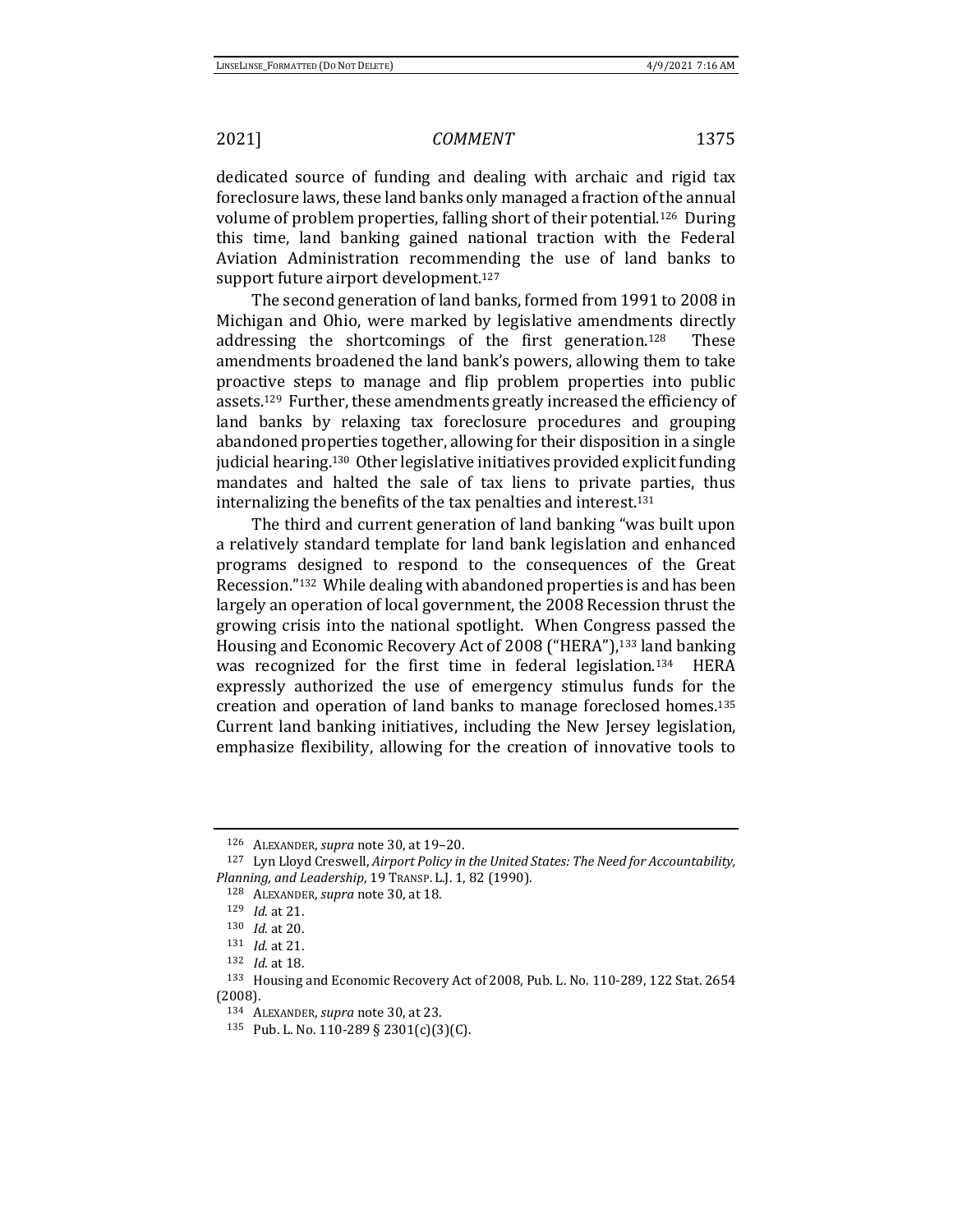address the municipality's specific needs.136 These initiatives prioritize what the community needs most, whether the development of affordable housing, converting industrial properties into entirely new uses, or creating community spaces, such as parks or gardens.<sup>137</sup>

## B. *What Do Land Banks Look Like Today?*

In response to increasing numbers of vacant properties—causing decreased property values, increased municipal upkeep costs, and significant negative effects on community cohesiveness—an increasing number of municipalities have turned to land banking.138 A land bank is a public entity created by a municipality to convert costly abandoned properties to tax-generating private properties or community assets.<sup>139</sup> A land bank acts as a central depository for "vacant, abandoned, tax delinquent, or public nuisance properties."140 A land bank is generally endowed with special powers permitting it to efficiently gain, manage, and clear a title of any impediments to sale.141 In 2012, approximately 150 land banks were operating in the United States.142 As of January 2018, the number of active land banks has increased to 170.<sup>143</sup>

<span id="page-15-0"></span>The main purpose of a land bank is to place abandoned properties back on the tax role, not merely to amass and retain public property.<sup>144</sup> To do this, a land bank will take title to a delinquent property, rehabilitate it, and dispose of it by sale to a new owner.<sup>145</sup> A state's enabling statute will set forth the limits on the processes a land bank may employ to acquire and dispose of a property.146 Generally, land banks gain properties through voluntary transfers, such as a donation or sale, or through involuntary transfers, such as tax lien foreclosure or abandonment statutes.147 For example, in New York, a land bank can

<sup>136</sup> *See* Luke Telander, *The State of Land Banks in 2015: An Interview with Frank Alexander*, CTR. CMTY. PROGRESS (June 30, 2015), https://www.communityprogress.net/ blog/land-banks-land-banking-interview-frank-alexander.

<sup>137</sup> *Id.*

<sup>138</sup> ALEXANDER, *supra* not[e 30,](#page-3-1) at 16.

<sup>139</sup> Bacher & Byerly Williams, *supra* not[e 68,](#page-8-1) at 896.

<sup>140</sup> Zale, *supra* not[e 57,](#page-7-0) at 297.

<sup>141</sup> Lisa T. Alexander, *Occupying the Constitutional Right to Housing*, 94 NEB. L. REV. 245, 275 (2015).

<sup>142</sup> Zale, *supra* not[e 57,](#page-7-0) at 298.

<sup>143</sup> *Frequently Asked Questions on Land Banking*, CTR. FOR CMTY. PROGRESS, https://www.communityprogress.net/land-bank-faq-pages-449.php (last visited Nov. 2, 2019).

<sup>144</sup> Anderson, *supra* note [50,](#page-6-0) at 1173; Weber, *supra* not[e 49,](#page-6-1) at 1153.

<sup>145</sup> Weber, *supra* not[e 49,](#page-6-1) at 1153.

<sup>146</sup> Zale, *supra* not[e 57,](#page-7-0) at 308.

<sup>147</sup> *Id.*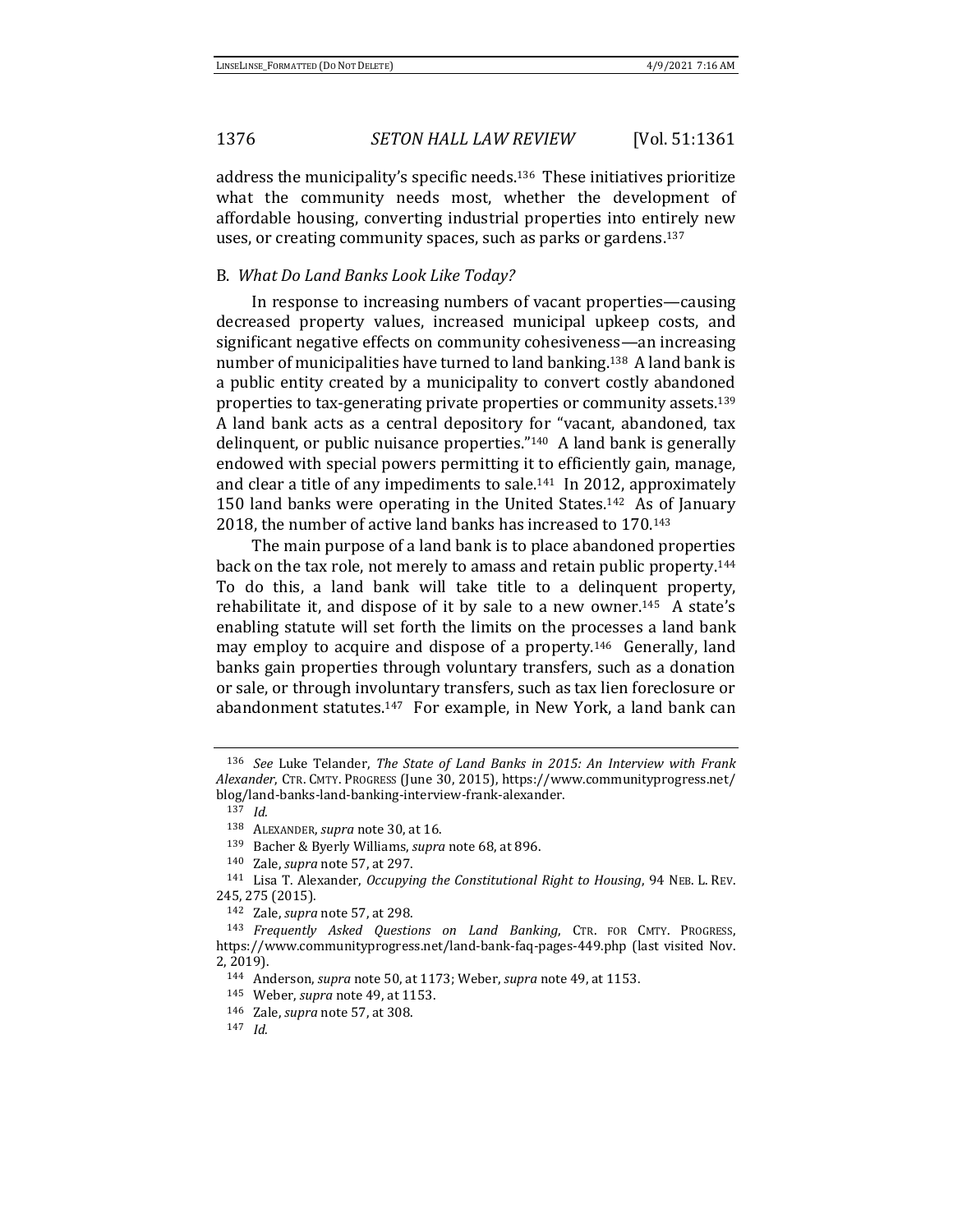<span id="page-16-0"></span>

acquire properties through gift, devise, transfer, exchange, purchase, or foreclosure.<sup>148</sup>

Land banks do not compete with the free market. A land bank will only process a property that is not attractive to free-market forces, generally because the property's liabilities are greater than its fairmarket value.<sup>149</sup> To reduce a property's liabilities, thus attracting freemarket attention, a land bank will generally deploy one of two strategies. First, during the period of public ownership, the land bank can physically rehabilitate the property by demolishing blighted buildings or clearing environmental containments, thus removing physical liabilities unattractive to the free market.150 Second, an important and unique feature, the land bank will clear tax liens attached to the property.151 The ability to clear tax liens is an enormous benefit because it will allow the land bank to pass on a clean title, ensuring the new owner can avoid costly litigation.<sup>152</sup>

Additionally, land banks can replace public tax lien auctions.<sup>153</sup> Land banks are a better alternative for two reasons. First, properties at tax auctions are often sold for pennies on the dollar, leading to a municipality recouping only a fraction of the property's value.<sup>154</sup> Second, as mentioned before, tax auction properties are commonly bought by speculators who have no intention of developing the property.155 Simply waiting for a future return, the speculator does not invest in the property, allowing it to sit vacant and distressed.<sup>156</sup> Although this will place a property back on a municipality's tax roll, the property's value is depressed and continues to contribute to the cyclical problem of community decay.<sup>157</sup>

Further, land banks can organize large-scale projects and increase neighborhood livability by assembling adjacent parcels of land to create assets such as grocery stores or green spaces.158 This strategy has been particularly effective in older industrial cities like Newark. For example, in Flint, Cleveland, and Philadelphia, land banking entities have spearheaded projects to build bike paths, parks, natural collections for

<sup>148</sup> Weber, *supra* not[e 49,](#page-6-1) at 1153.

<sup>149</sup> ALEXANDER,*supra* not[e 30,](#page-3-1) at 30.

<sup>150</sup> Anderson, *supra* note [50,](#page-6-0) at 1173.

<sup>151</sup> Weber, *supra* not[e 49,](#page-6-1) at 1154.

<sup>152</sup> *Id.* 

<sup>153</sup> Bacher & Byerly Williams, *supra* not[e 68,](#page-8-1) at 896.

<sup>154</sup> *Id.* 

<sup>155</sup> *Id.*

<sup>156</sup> *Id.* 

<sup>157</sup> *See id.*; SKOGAN,*supra* not[e 109.](#page-12-0)

<sup>158</sup> Anderson, *supra* note [50,](#page-6-0) at 1173.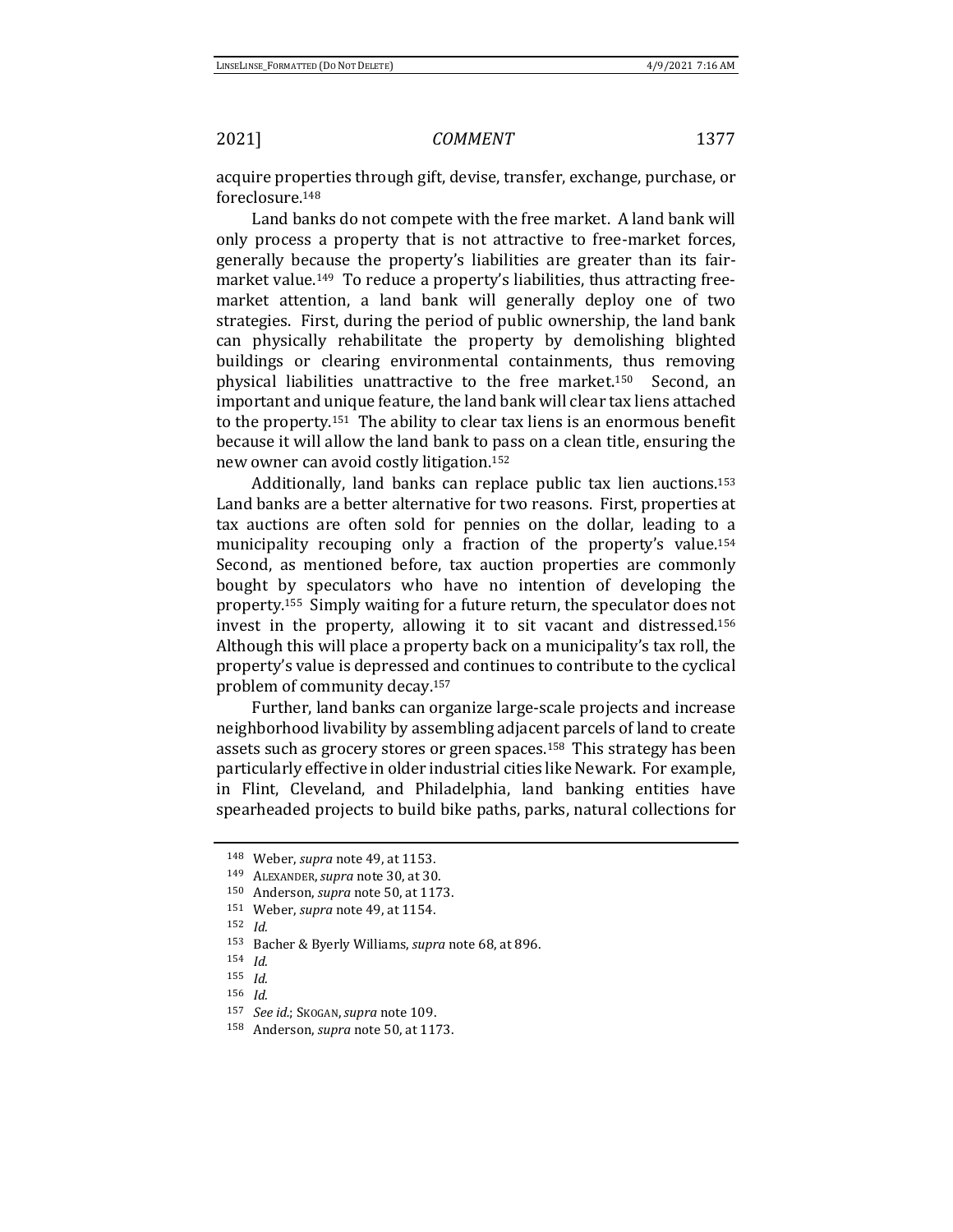stormwater, solar fields, and wetlands.<sup>159</sup> Depending on a municipality's needs or goals, land banks could address shortages in affordable housing or commercial spaces.<sup>160</sup> To raise funds for these public projects, a land bank can rely on foreclosure fees, land-sale proceeds, and government and not-for-profit grants.<sup>161</sup>

### <span id="page-17-1"></span><span id="page-17-0"></span>IV. NEW JERSEY LAND BANKING STATUTE

On July 11, 2019, appearing alongside the Mayor of Newark and local community leaders, Governor Phil Murphy signed the New Jersey Land Bank Law.162 As a fitting backdrop, a fenced-in, blighted strip mall loomed in the background on the busy South Orange Avenue within Newark's West Ward.163 Down the block, a recently burned building sat charred and crumbling next to a local restaurant.164 Champions of the legislation expect the bill to address these sorts of properties by equipping municipalities with the power to form a not-for-profit or public entity to act as a land bank.165 The hope is to allow "municipalities to create positive redevelopment plans" to "expedite the [property] turnover process," and help municipalities "find productive uses for [abandoned] properties," such as combating the "[s]tate's critical housing shortage."<sup>166</sup>

An enabling statute,<sup>167</sup> such as the one signed by Governor Murphy, is usually required because land banking is not a traditional power of local government.168 A state's enabling statute sets forth the land bank's various powers, but typically includes those needed to acquire, destroy, or transfer properties.169 Enabling statutes work as a constraint on

<sup>159</sup> *Id.*

<sup>160</sup> *Id.* 

<sup>161</sup> *Id.*

<sup>162</sup> *Governor Murphy Signs Legislation to Permit Municipal Land Banking*, STATE OF N.J. (July 11, 2019), https://www.nj.gov/governor/news/news/562019/approved/20190 711a.shtml.

<sup>163</sup> Joshua Burd, *Murphy Signs 'Land Bank' Bill Allowing Cities to Assemble, Reposition Blighted Property*, REAL ESTATE NJ(July 11, 2019), https://re-nj.com/murphy-signs-landbank-bill-allowing-cities-to-assemble-revive-blighted-property.

<sup>164</sup> Rebecca Panico, *Land Bank Bill Signed in Newark Creates Framework for Abandoned Property Database*, TAPINTO.NET (July 11, 2019), https://www.tapinto.net/ sections/real-estate/articles/land-bank-bill-signed-in-newark-creates-framework-forabandoned-property-database-2.

<sup>165</sup> Burd, *supra* not[e 163](#page-17-0)*.*

<sup>166</sup> *Id*.

<sup>167</sup> An enabling statute is a legislative act that gives new powers to an entity to do something it previously could not. *Enabling Statute*, BALLOTPEDIA, https://ballotpedia. org/Enabling\_statute (last visited Nov. 2, 2019).

<sup>168</sup> Alexander, *supra* not[e 141,](#page-15-0) at 275.

<sup>169</sup> Zale, *supra* not[e 57,](#page-7-0) at 298.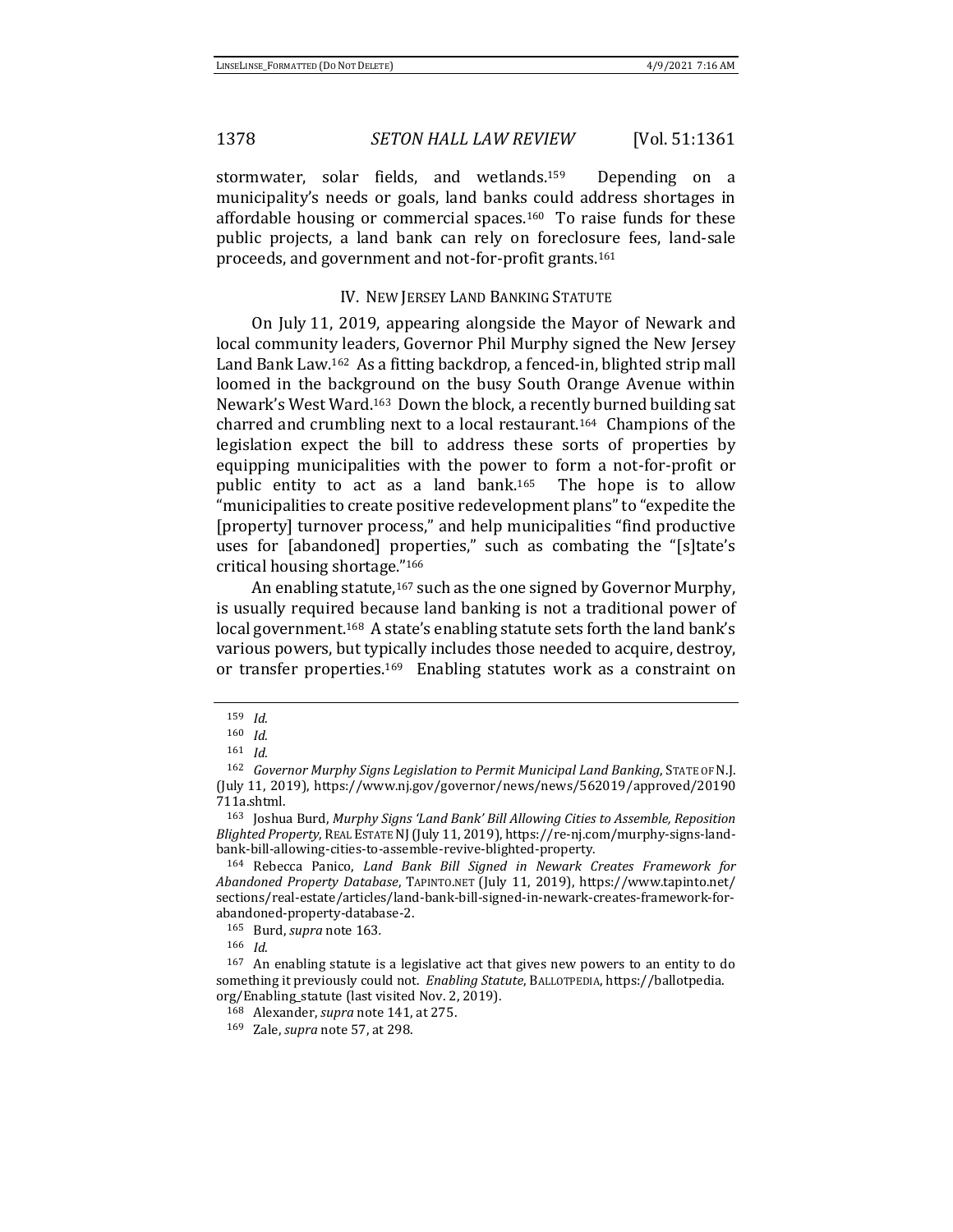government power, establishing the procedures to be followed and limiting the situations or methods through which the government may acquire or dispose of properties.170 In forming a land bank, Newark should prioritize solutions to systemic problems and place a premium on community involvement and clarity.171 No two community needs are identical and, as such, no cookie-cutter land bank solution exists.<sup>172</sup> "The success of land banks, and land banking, lies both in their targeted approach to complex issues of abandonment as well as their flexibility to be adapted to local conditions."<sup>173</sup>

This Part will summarize New Jersey's land banking enabling statute, known as the New Jersey Land Bank Law ("the Act"),<sup>174</sup> and briefly suggest how the Act could be best utilized in Newark. The Part will briefly consider The New Jersey Legislature's ("the Legislature") findings, purpose, and specific definitions. Subsequently, the Act's remaining sections will be grouped into categories describing the (1) authority, (2) operating procedures, and (3) transparency requirements of a New Jersey land banking entity.

## A. *Legislative Findings and Purpose*

The Legislature's findings and purposes are outlined in Section 2 of the Act.175 These findings are important to consider as they set forth the Legislature's goals by framing the Legislature's intent and laying out the basis for their belief that a specific piece of legislation is necessary.<sup>176</sup> Further, should the legislation come under litigious attack, courts will often respect the legislation's findings, granting a wide berth of deference.<sup>177</sup>

The Act explains that due to economic conditions leading to excessive foreclosure and vacancy rates,<sup>178</sup> it is necessary to allow municipalities to designate entities to acquire, maintain, and dispose of vacant and abandoned properties.<sup>179</sup> Further, the Legislature

<sup>170</sup> *Id.* at 307–08.

<sup>171</sup> *See* ALEXANDER, *supra* not[e 30,](#page-3-1) at 28.

<sup>172</sup> *Id.* at 18.

<sup>173</sup> *Id.* at 18–19.

<sup>174</sup> 2019 N.J. Laws 159 § 1.

<sup>175</sup> § 2.

<sup>176</sup> *See* DEBORAH J. FOX & MEYERS NAVE, THE ROLE OF LEGISLATIVE FINDINGS 4 (2013), https://www.cacities.org/Resources-Documents/Member-Engagement/Professional-Departments/City-Attorneys/Library/2013/2013-Annual-Conference-City-Attorneys-Track/9-2013-Annual-Deborah-Fox-The-Role-of-Legislative.aspx.

<sup>177</sup> *See, e.g.*, *In re* Adoption of N.J.A.C. 5:96, 74 A.3d 893, 915 (2013).

<sup>178</sup> 2019 N.J. Laws 159 § 2(a).

<sup>179</sup> § 2(g).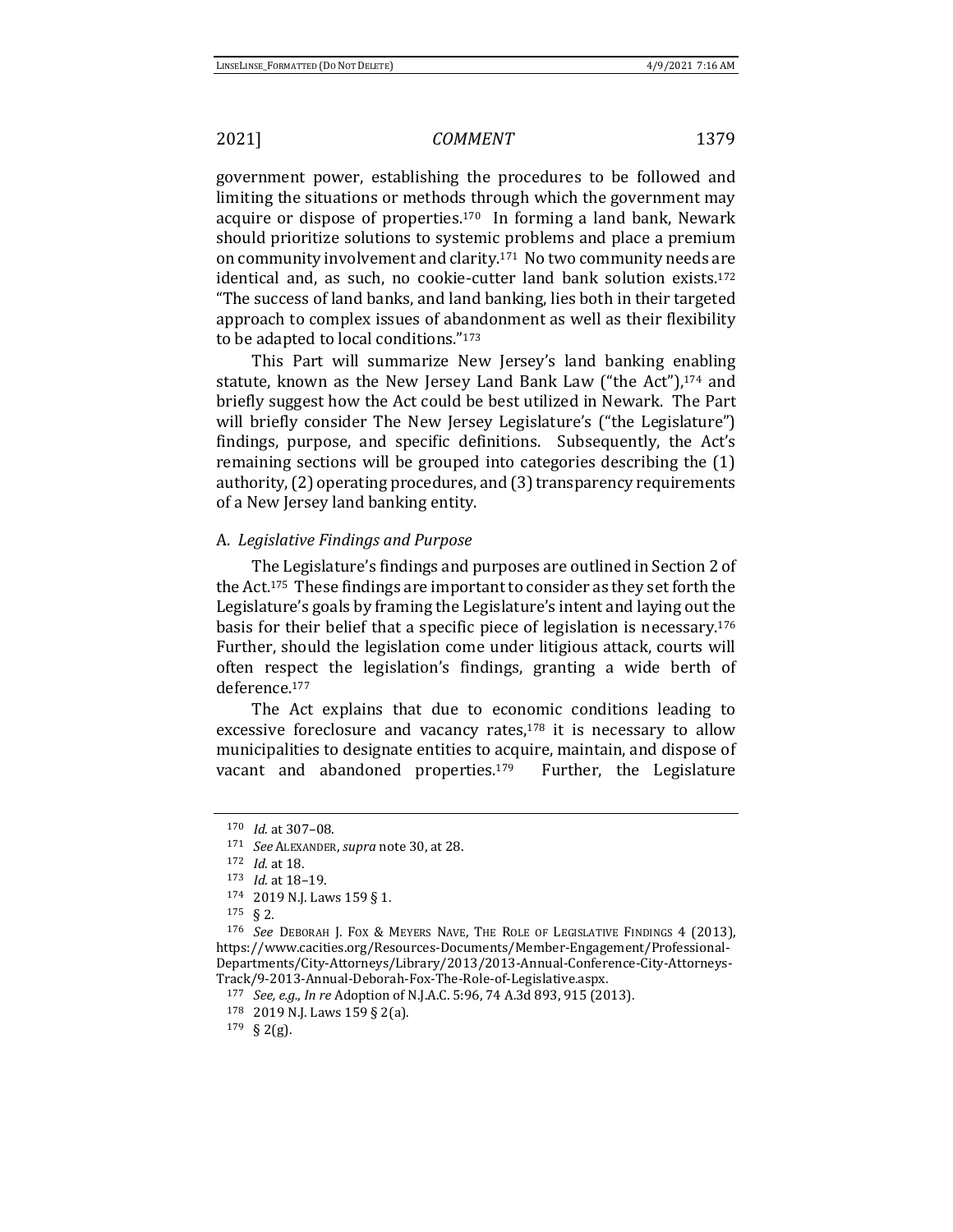recognized the persistent "proliferation" of abandoned properties was impeding municipalities' economic growth, particularly in the state's oldest cities,<sup>180</sup> such as Newark.181 Moving beyond direct economic problems, the Legislature explicitly recognized the indirect negative effects of these properties on public health, property values, and municipal revenues.<sup>182</sup>

The Legislature characterizes land banking as a tool allowing municipalities to control the inventory of abandoned properties to "facilitate their restoration to productive use" and minimize harm done to a community.183 The Act indicates a preference for municipalities to ensure the reuse of abandoned properties to create "the greatest longterm benefit to the physical, social and economic condition of the municipality,"<sup>184</sup> rather than allowing abandoned properties and their blighting effects to continue passing hands without development.<sup>185</sup> Authorizing land banks to fulfill these objectives, a municipality may provide tax-exempt status to properties for as long as the land banking entities hold them.<sup>186</sup>

Presumably addressing criticism and concerns from past gubernatorial administrations,<sup>187</sup> the Legislature's desire for transparency appears to be an important and driving consideration in the framing and enactment of the Act. The Act highlights the importance of involving community members in identifying blighted or abandoned properties and finds that an interactive, online mapping database could facilitate that goal.<sup>188</sup> Further, "to ensure that land banking activities are conducted in an honest and open manner," land banking agreements are to be included within an interactive mapping database, whether or not the property continues to be vacant, for easy public viewing.189 This proposition is particularly illuminating, as any land banking agreement would be accessible to the public via New Jersey's Open Public Record

<sup>180</sup> § 2(b).

<sup>181</sup> *See Newark,* ENCYCLOPEDIA BRITANNICA, https://www.britannica.com/place/ Newark-New-Jersey (last visited Nov. 2, 2019) (noting that Newark was founded in 1666 and incorporated as a city in 1836).

<sup>183</sup> 2019 N.J. Laws 159 § 2(b).

<sup>183</sup> § 2(d).

<sup>184</sup> § 2(g).

<sup>185</sup> § 2(c).

<sup>186</sup> § 2(h).

<sup>187</sup> *See* Panico, *supra* note [164](#page-17-1) (stating that former Governor Chris Christie vetoed land banking legislature twice stating "land banks had been used as 'vehicles of fraud and kickback schemes'").

<sup>188</sup> 2019 N.J. Laws 159 § 2(e).

<sup>189</sup> § 2(f).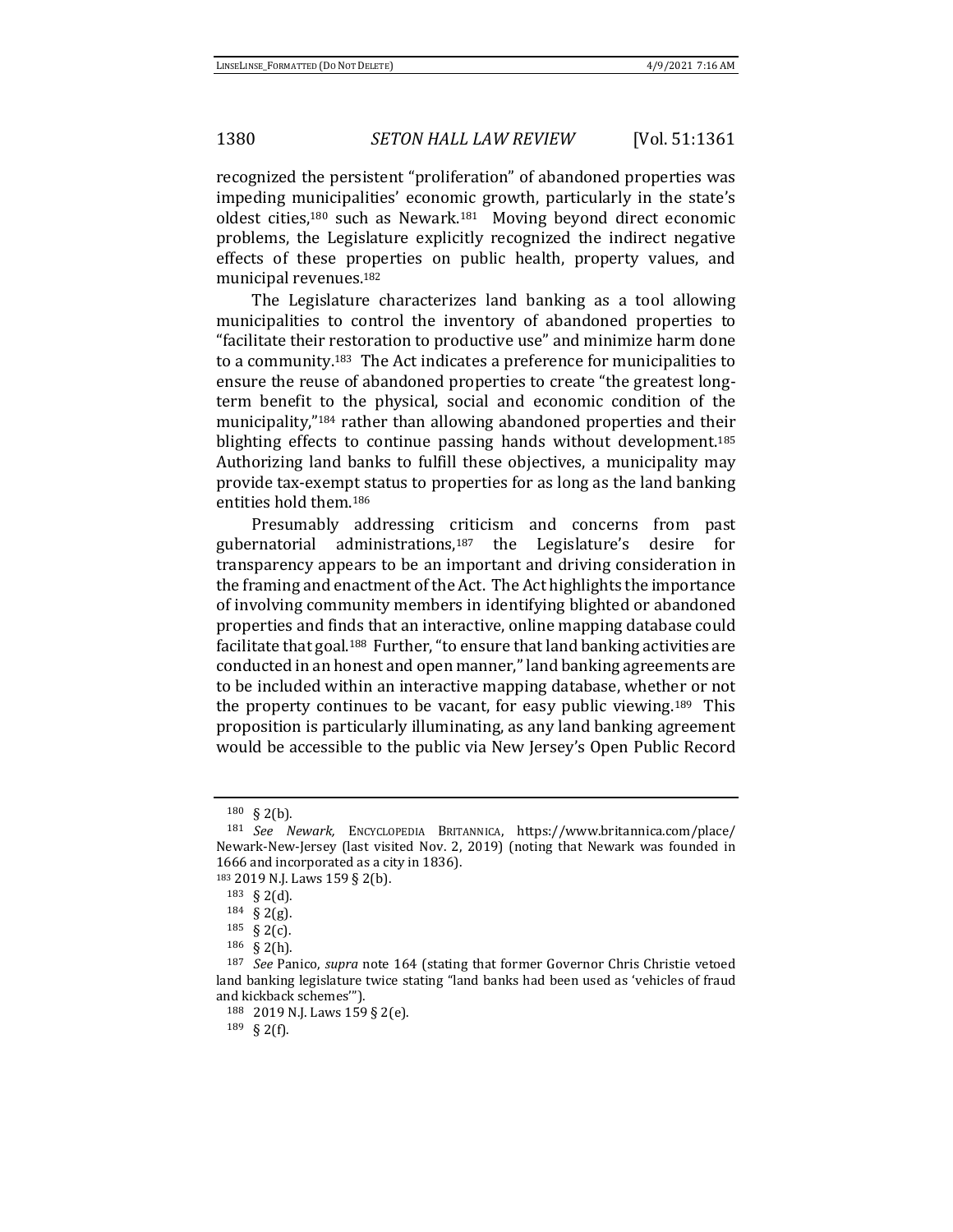Act.190 This requirement obviates the often tedious and time-consuming process of submitting an official records request.<sup>191</sup>

## B. *Municipalities' Authority Over Operating Procedures*

The Legislature designed the Land Bank Act broadly to allow a municipality to tailor the procedures of a land banking entity to the municipality's specific needs. These broad discretionary powers include substantial control over the formation of the land banking agreement, protections against a land bank entity's fraud or abuse, and flexible funding strategies for the operations of the land bank.

The Act confers to municipalities the explicit authority to form and manage a land banking entity through the creation of a land bank agreement.192 Of particular importance here, a municipality could onesidedly determine the terms of the land bank agreement.<sup>193</sup> This agreement will dictate how and what properties the bank can acquire,<sup>194</sup> how the entity may develop and dispose of the properties, and what is to be done with any pecuniary gains of the program.195 Further, the municipality may enter into the land bank agreement with either a redevelopment entity<sup>196</sup> or a not-for-profit organization of its choice.<sup>197</sup> Providing flexibility in its operations, the land bank entity may modify its governing documents to support the changing needs of the land bank entity, as long as the changes follow the land bank agreement between the municipality and entity.<sup>198</sup>

To protect the municipality, the Act reserves the municipality's right to terminate the land banking agreement for any and all reasons, so long as one year's notice is given.<sup>199</sup> In this event, properties held by

<sup>190</sup> *See generally* Open Public Records Act, N.J.S.A. § 47:1A.

<sup>191</sup> *See Editorial: OPRA is Not Working the Way the Legislature Intended*, N.J. ADV. MEDIA (Jan. 17, 2019), https://www.nj.com/opinion/2015/03/editorial\_opra\_is\_not\_ working\_the\_way\_the\_legislat.html; Terrence T. McDonald, *Obtaining Salary Info from Public Agencies Remains a Struggle*, N.J.ADV. MEDIA (Jan. 17, 2019), https://www.nj.com/ hudson/2015/03/opra\_sunshine\_week.html.

<sup>192</sup> 2019 N.J. Laws 159 § 2(e).

<sup>193</sup> § 5(a).

<sup>&</sup>lt;sup>194</sup> Section 6 of the Land Bank Act details this process, specifying that the land bank entity may "acquire properties on its behalf through contribution, gift, grant, bequest, purchase or otherwise" and act as the municipality's agent in purchases tax liens or foreclosure sales.  $§$  6(a)–(b).

<sup>195</sup> § 5(a).

<sup>196</sup> § 4(a).

 $197 \text{ }$  § 4(b). This section requires that the municipality's chief financial officer serve on the board of the nonprofit entity. *Id.* 

<sup>198</sup> § 10.

<sup>199</sup> § 14(a)(1).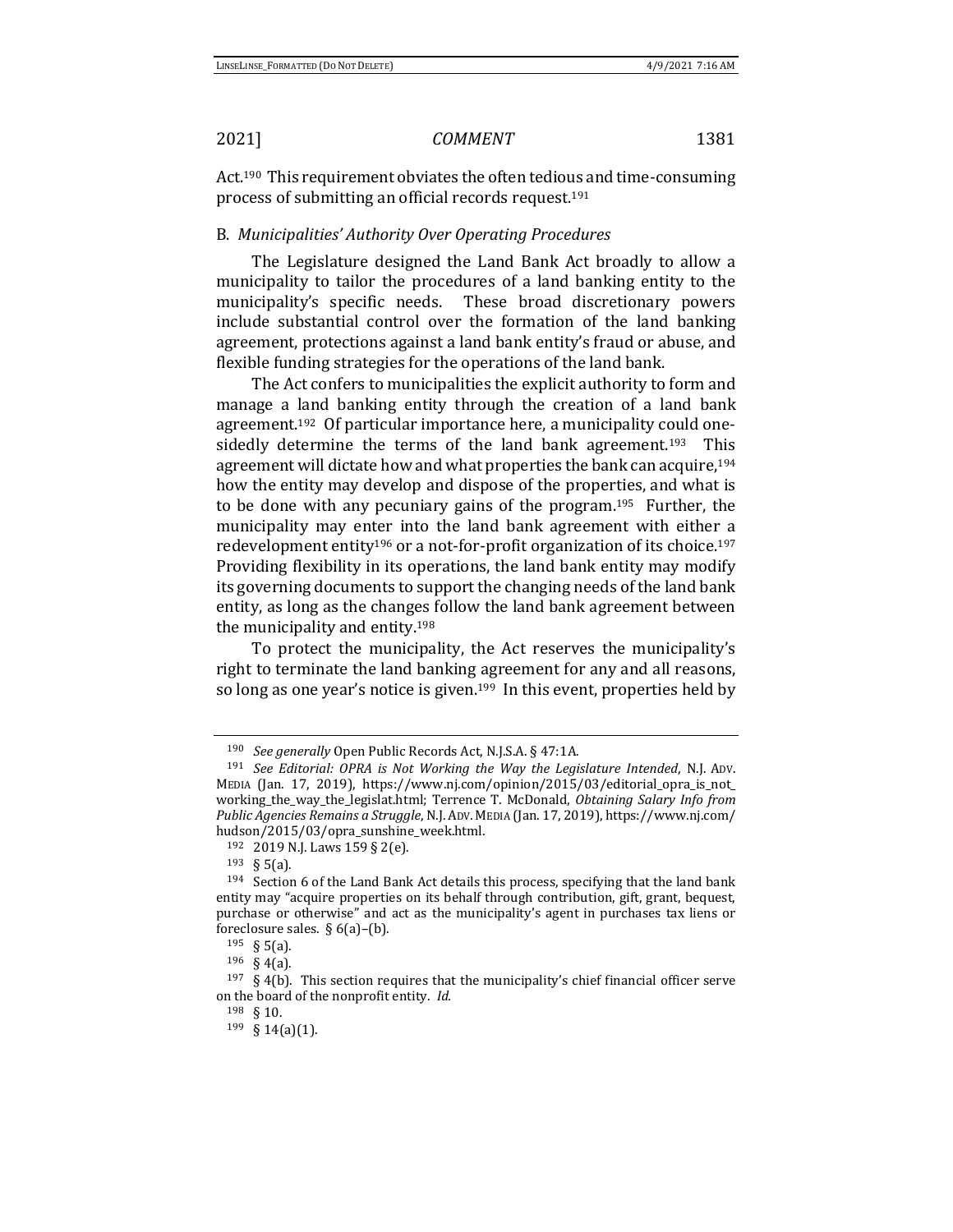the land bank will be returned to the municipality, while those properly conveyed to private parties will not be affected.200 The municipality may immediately terminate the agreement, without providing notice, if the land bank violates its duty of loyalty to the municipality or its residents, knowingly violates a criminal law, or performs some act or omission returning an improper personal benefit to a director or officer of the entity.201 To prevent ownership disputes, the municipality can provide that all properties acquired by the land bank shall be held in trust, by the entity, for the benefit of the municipality.202 Further, any conveyance of public land from the municipality to the land bank entity will "be conditioned on the municipality's ability to regain control of the properties."<sup>203</sup>

After taking title to the abandoned property, the land bank should create a maintenance and repair plan.204 Here, it may be appropriate to condition the disposition of any property on adherence to the development plan. If the entity does not follow the plan and develop the property, the property should revert to the land bank entity. Moreover, where appropriate, and particularly in residential neighborhoods, the land bank should include ideas and opinions of residents and community nonprofits such as the Community Development Corporation operating in the neighborhood. Upon receipt of a property, the land bank should work with community members to create and execute a plan for the disposition of property. Abandoned properties are costly to municipalities. To stymie these costs, an effective land bank must facilitate the sale and development of these properties. Although a sale to a private party may place a property on the tax roll, if that property remains undeveloped and blighted, the property value will not increase, and the property will continue to have negative effects on the surrounding community. Municipalities turn to land banks to "prevent speculators from buying up and sitting on properties that then could become neighborhood hazards."205 Therefore, it is crucial to ensure the private party commits to investment and rehabilitation upon purchase of the property.

<span id="page-21-0"></span><sup>200</sup> § 14(a)(1)–(2).

 $201 \S 14(b)(1)-(3)$ .

<sup>202</sup> § 6(b).

<sup>203</sup> § 7(a).

<sup>204</sup> Bacher & Byerly Williams, *supra* not[e 68,](#page-8-1) at 897.

<sup>205</sup> Justin P. Steil, *Innovative Responses to Foreclosures: Paths to Neighborhood Stability and Housing Opportunity*, 1 COLUM. J. RACE & L. 63, 106 (2011).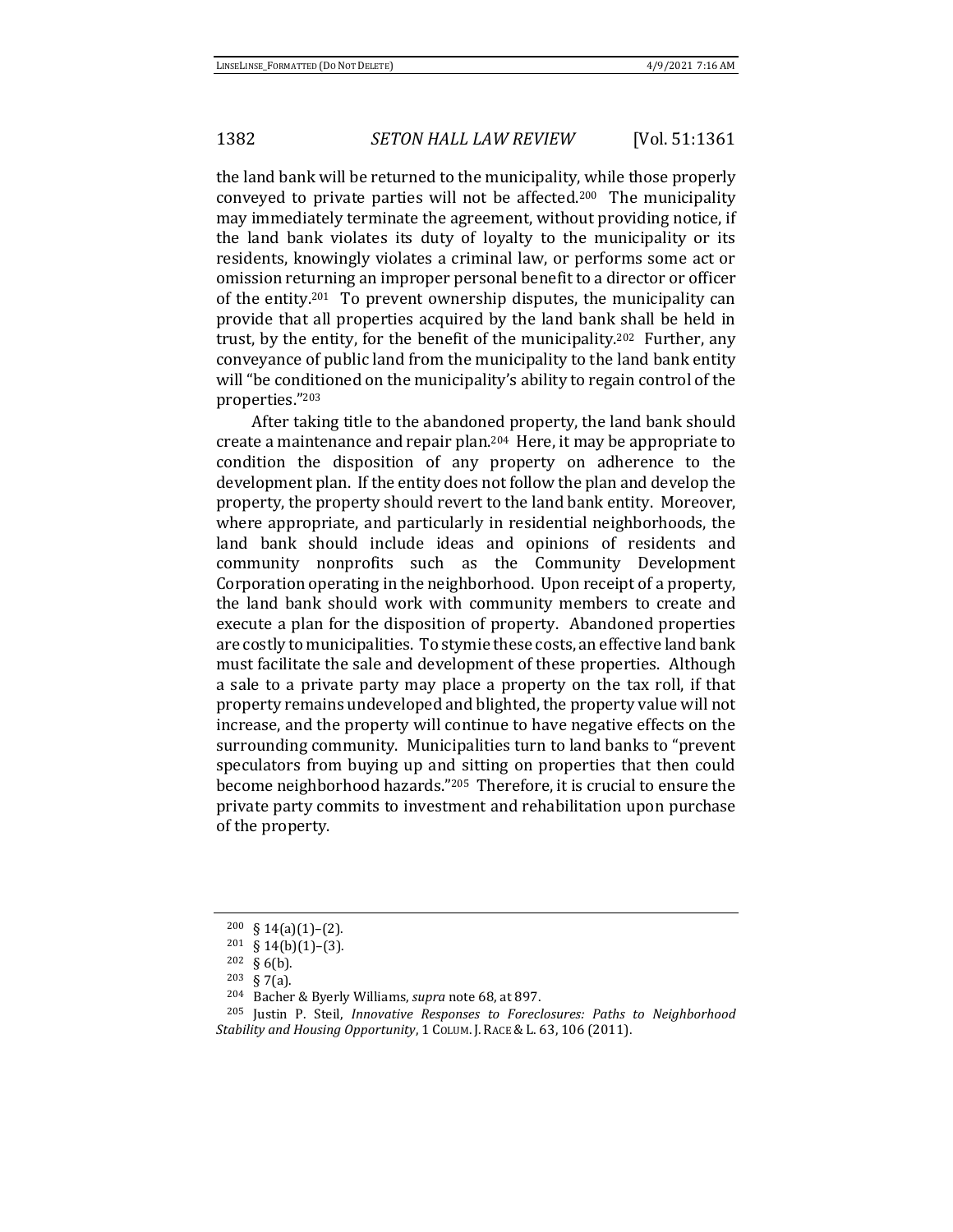Further, the Act allows great flexibility in deciding how to fund the land bank entity's operations. This is of particular importance as the efficiency and success of earlier land banks operating in other parts of the country were significantly limited by inadequate funding.<sup>206</sup> Addressing funding concerns, municipalities may allow the entity to hold properties tax free.<sup>207</sup> Further, to fund development projects, the municipality may provide a limited series of payments to the entity<sup>208</sup> or allow the entity to take on debt.<sup>209</sup>

The statute contemplates and permits the creation of regional land banks and, as such, Newark should work with local municipalities to create a regional land bank. A larger regional land bank offers numerous advantages including the creation of more competitive grant funding applications, assisting neighborhoods that may cross municipal lines, free flow of data, and the ability to form comprehensive regional strategies.210 In fact, Newark has a history of working with the region to address housing crises. In 2007, recognizing the rising rates of foreclosures, Newark partnered with Essex County, not-for-profit organizations, and local municipalities to create a "foreclosure prevention taskforce."211 Cognizant that their housing markets were intertwined, the partners recognized the importance of creating a regional strategy to a regional problem.212 By pooling their resources, they made their federal and state grant applications more competitive, securing more resources than they would have been able to on their own.213 For example, the partners secured significant funds from the Federal Neighborhood Stabilization Program to acquire and redevelop foreclosed properties that may have otherwise become sources of abandonment and blight.<sup>214</sup> Importantly, the Act allows a land bank entity to serve multiple municipalities at once.<sup>215</sup> This will allow municipalities to pool the resources noted above, creating a larger and more effective entity capable of undertaking projects otherwise financially out of reach. Additionally, a municipality may assign any tax lien held to the land bank on terms the "municipality deems

<sup>206</sup> *See* ALEXANDER, *supra* not[e 30,](#page-3-1) at 20.

<sup>207</sup> 2019 N.J. Laws 159 § 13.

<sup>208</sup> § 16(a)(1).

<sup>209</sup> § 8(a).

<sup>210</sup> *See* Steil, *supra* note [205,](#page-21-0) at 104.

<sup>211</sup> *Id*.

<sup>212</sup> Steil, *supra* not[e 205,](#page-21-0) at 105.

<sup>213</sup> *See id.*

<sup>214</sup> *Id.*, at 104.

<sup>215</sup> 2019 N.J. Laws 159 § 15.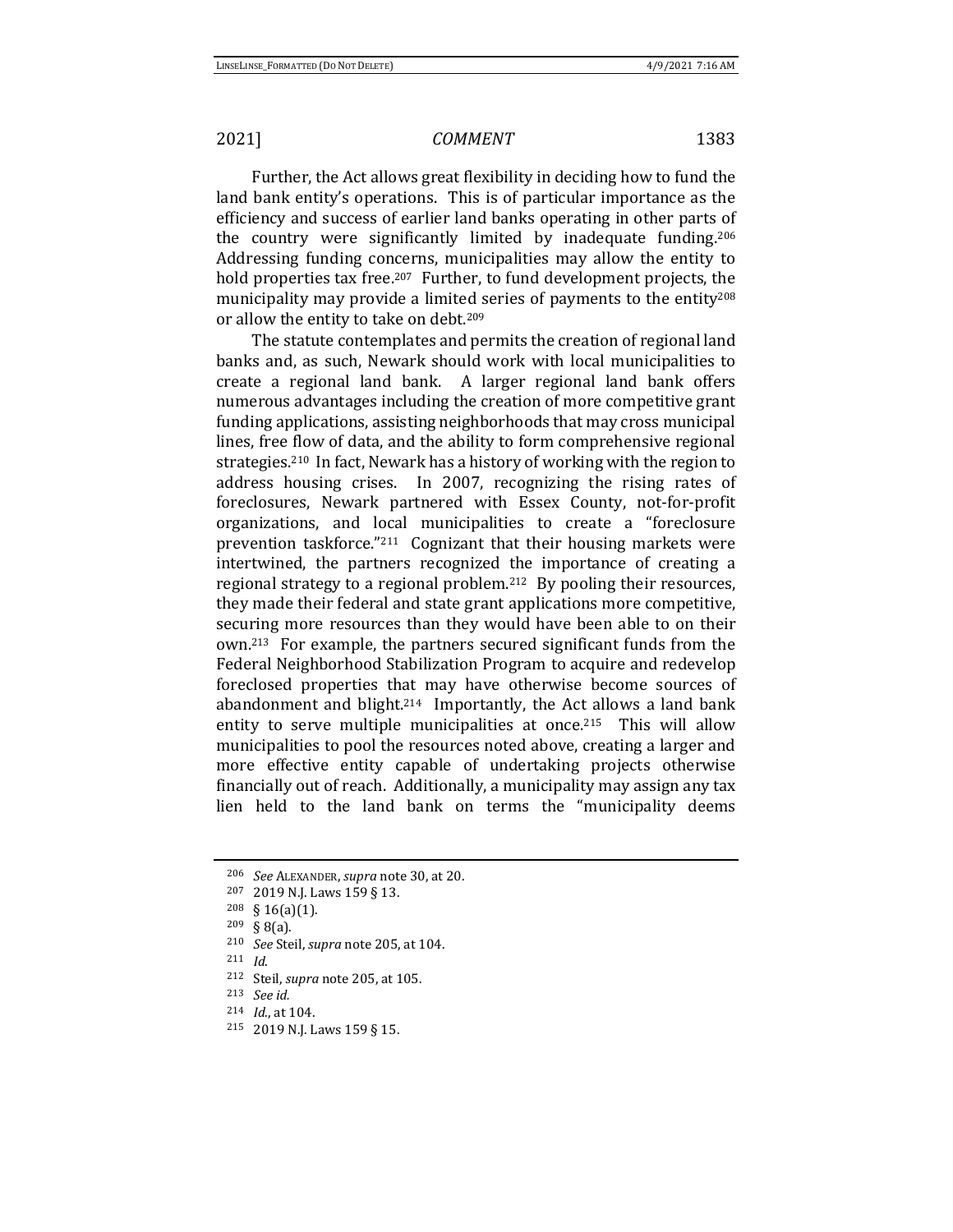reasonable."216 This will expedite the acquisition of tax-delinquent properties while avoiding steep losses incurred at a tax foreclosure auction.<sup>217</sup>

To best utilize the legislative reforms described in this Section, Newark should prioritize adequate staffing to ensure efficient operation and maximized benefits. Obtaining, securing, rehabilitating, and disposing of abandoned properties will require high-level administration.218 No matter what specific goals Newark prioritizes in the formation of its land bank, if the land bank is underfunded and understaffed, no matter the broad powers available, the land bank will be ineffective. Weak land banks fall short of their potential, often unloading assets at far less than the assets are worth.<sup>219</sup> "It is a familiar lesson: sometimes you need a little money to make a little money."<sup>220</sup>

Due to the state of a property or its structures, a land bank may be forced to demolish. A land bank utilizing its right to destroy can turn negative liabilities—abandoned properties municipalities would otherwise pay to upkeep—into positive assets, including green spaces like parks or community gardens.<sup>221</sup> In other situations, however, it may be more costly to the city to demolish the property and most beneficial to maintain or secure.<sup>222</sup> A default of demolition may lead to unnecessarily destroying community assets and affect the overall composition of the community. A land bank must mitigate the right to destroy with clear development guidelines. Leaving properties vacant does not provide economic benefits, invites crime, and detracts from community cohesiveness.223 Exercising the right to destroy is often an attractive strategy as it makes the immediate problem disappear, leaving a clean slate.<sup>224</sup> But, destruction alone is not enough. "Unless something positive is added to the community, the simplicity of destruction may be its greatest weakness: while 'removal of a negative harm is itself a positive achievement ... not all positive achievements are equal.'"225 Choosing to destroy will disproportionately affect those

<sup>216</sup> § 7(b).

<sup>217</sup> *See supra*, text accompanying not[e 154.](#page-16-0)

<sup>218</sup> Anderson, *supra* note [50,](#page-6-0) at 1173.

<sup>219</sup> *Id.*

<sup>220</sup> *Id.*

<sup>221</sup> Zale, *supra* not[e 57,](#page-7-0) at 298.

<sup>222</sup> *See* Weber, *supra* not[e 49,](#page-6-1) at 1153.

<sup>223</sup> Zale, *supra* not[e 57,](#page-7-0) at 311–12.

<sup>224</sup> Zale, *supra* not[e 57,](#page-7-0) at 312.

<sup>225</sup> Zale, *supra* not[e 57,](#page-7-0) at 313.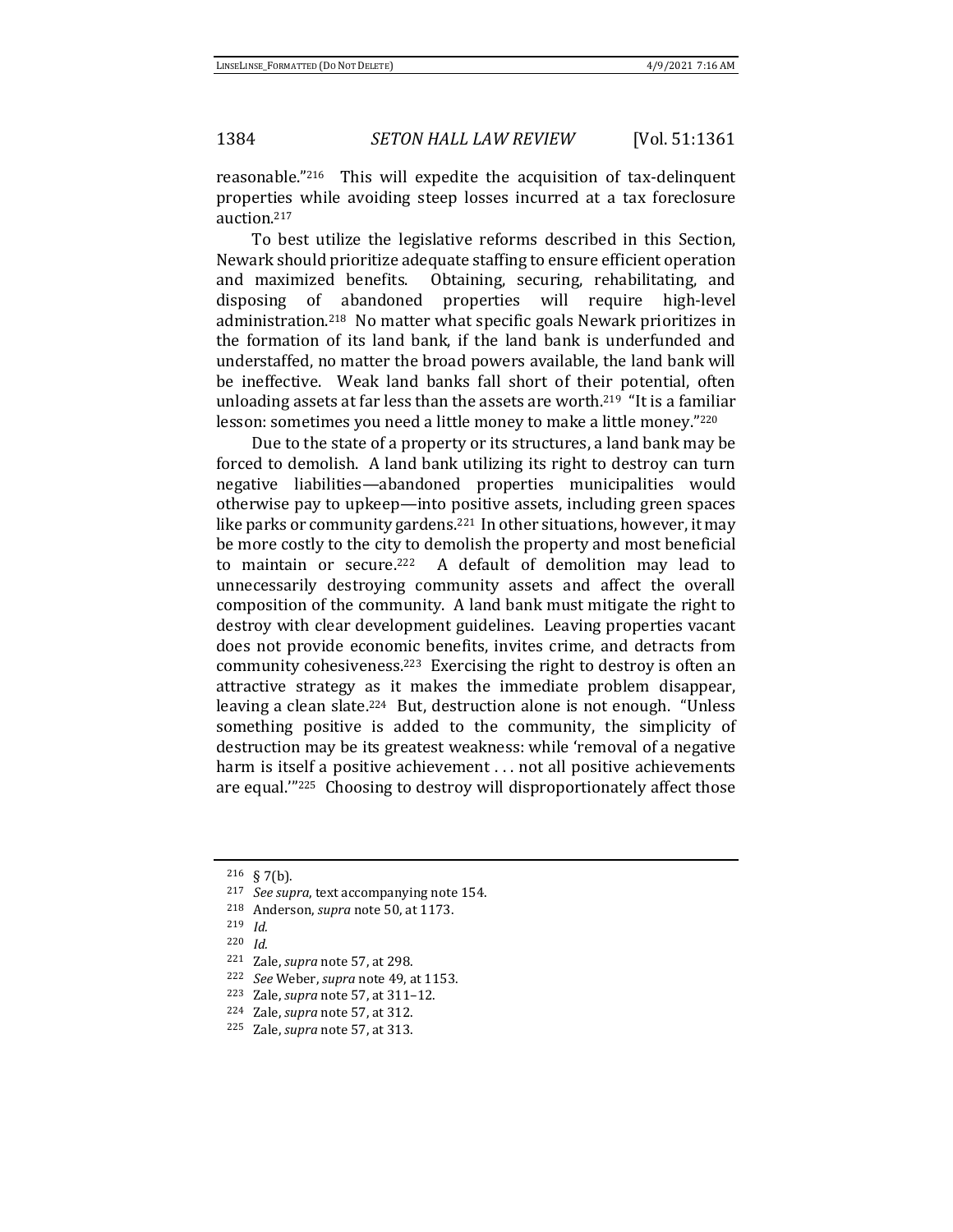with the smallest voices in governmental affairs: people of color, lowincome individuals, and, particularly, those at the intersection.<sup>226</sup>

The Land Bank Act provides the municipality with a maximum amount of control over the land bank entity's formation, operations, and funding. This allows the municipality to tailor the land bank to its specific needs while simultaneously protecting public assets, maximizing the municipality's desired returns.

## C. *Land Bank Transparency Requirements*

Land bank legislation in New Jersey is not a new idea. Twice in previous legislative sessions, bills were introduced, debated, and passed.227 But, when the bills went to then-Governor Chris Christie's desk, he vetoed them, stating land banks had "been used as vehicles for fraud and kick-back schemes."<sup>228</sup> Although Governor Christie's vetoes were met with stinging criticism from the sponsoring assemblywoman,<sup>229</sup> what would become the current law was amended to include increased transparency requirements. These requirements include a public comment period, the formation of a community advisory board, the creation of an interactive online mapping system, and the promulgation of required annual reports.<sup>230</sup>

Before a municipality may vote to finalize a land bank agreement, it must "hold a public meeting to solicit the advice of the public on the substance and intent of the land banking agreement."231 Further, the municipal ordinance establishing the land bank must include specific "findings establishing the need for land bank activity in the municipality, the public purpose that the municipality intends the land bank entity to pursue, and the qualifications of the land bank entity to carry out the responsibilities."<sup>232</sup>

<sup>226</sup> *See* Danyelle Solomon et al., *Systematic Inequality and American Democracy*, CTR. FOR AMER. PROG. (Aug. 7, 2019), https://www.americanprogress.org/issues/race/ reports/2019/08/07/473003/systematic-inequality-american-democracy.

<sup>227</sup> Panico, *supra* not[e 164.](#page-17-1)

<sup>228</sup> Veto Letter from Chris Christie, Gov., N.J., to Gen. Assemb., N.J. (Sept. 11, 2013), https://static.votesmart.org/static/vetotext/50086.pdf.

<sup>229</sup> *See Jasey Decries Christie's Land Bank Bill Veto, Says Call for State Oversight Creates Unnecessary Bureaucratic Red Tape for Towns*, N.J.ASSEMB.DEMS., https://www.assembly dems.com/jasey-decries-christies-land-bank-bill-veto-says-call-for-state-oversightcreates-unnecessary-bureaucratic-red-tape-for-towns (last visited Jan. 9, 2020).

<sup>230</sup> *See* 2019 N.J. Laws 159 §§ 5(b), 11(a), 11(c)(1), 11(d).

<sup>231</sup> § 5(b).

<sup>232</sup> § 5(c).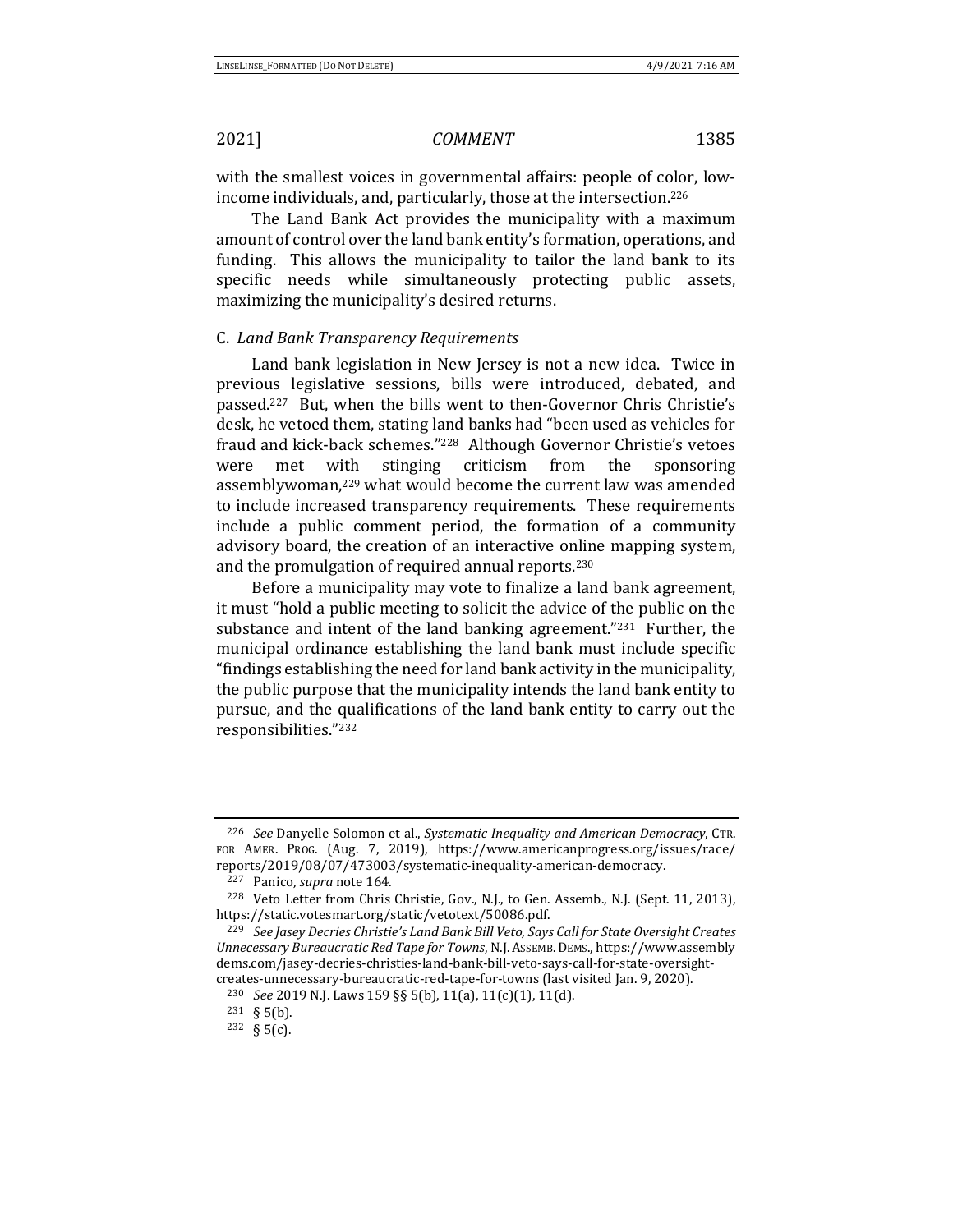Further involving the public, the land bank entity must form a community advisory board within six months of its creation, consisting of representatives of community associations and not-for-profit organizations with an active presence within the operational location of the land bank.233 To ensure the effectiveness of the community advisory board, the land bank must provide the board with sufficient information about its operations to ensure the board can shape informed opinions and decisions.234 In coordination with the board, the land bank must create a publicly available database listing all available and disposed land bank properties.<sup>235</sup> Furthermore, the land bank is "encouraged" to include on the publicly available website with all vacant or abandoned properties, a community feedback option, and an interactive map.<sup>236</sup> The community advisory board must release a report on "the accuracy, integrity, accessibility, and comprehensiveness of the database," including a conspicuous notice of any failure to include any of the "encouraged" requirements.<sup>237</sup>

Newark should ensure the community advisory board includes various municipal departments, interested businesses, nonprofits, community development corporations, and citizens. Including businesses and community development corporations would allow the task force to pool professional resources and expertise. Including citizens and nonprofits ensures the voices of residents are heard and considered. This task force should develop strategic plans, identify current operating problems, and brainstorm future project ideas.<sup>238</sup> This task force should include members from anchor institutions, like local universities, as they hold major stakes in the community.<sup>239</sup> The advisory board could be modeled after the successful Cleveland<sup>240</sup> or Newburg<sup>241</sup> land bank programs, featuring broad community representation.

<sup>233</sup> § 11(a).

<sup>234</sup> § 11(b).

 $235 \S 11(c)(1)$ .

 $236 \quad \text{§ } 11(c)(2)(a)-(c).$ 

<sup>237</sup> § 11(d).

<sup>238</sup> Bacher & Byerly Williams, *supra* not[e 68,](#page-8-1) at 879.

<sup>239</sup> Bacher & Byerly Williams, *supra* not[e 68,](#page-8-1) at 884.

<sup>240</sup> *See, e.g.*, *Collaboration and Partnerships*, CUYAHOGA LAND BANK, http://cuyahoga landbank.org/collaboration.php (last visited Oct. 18, 2019); Bacher & Byerly Williams, *supra* not[e 68,](#page-8-1) at 878–80.

<sup>241</sup> *See, e.g.*, *Who Are We?*, NEWBURG COMM'Y LAND BANK, https://www.newburgh communitylandbank.org/team (last visited Oct. 18, 2019); Bacher & Byerly Williams, *supra* not[e 68,](#page-8-1) at 880.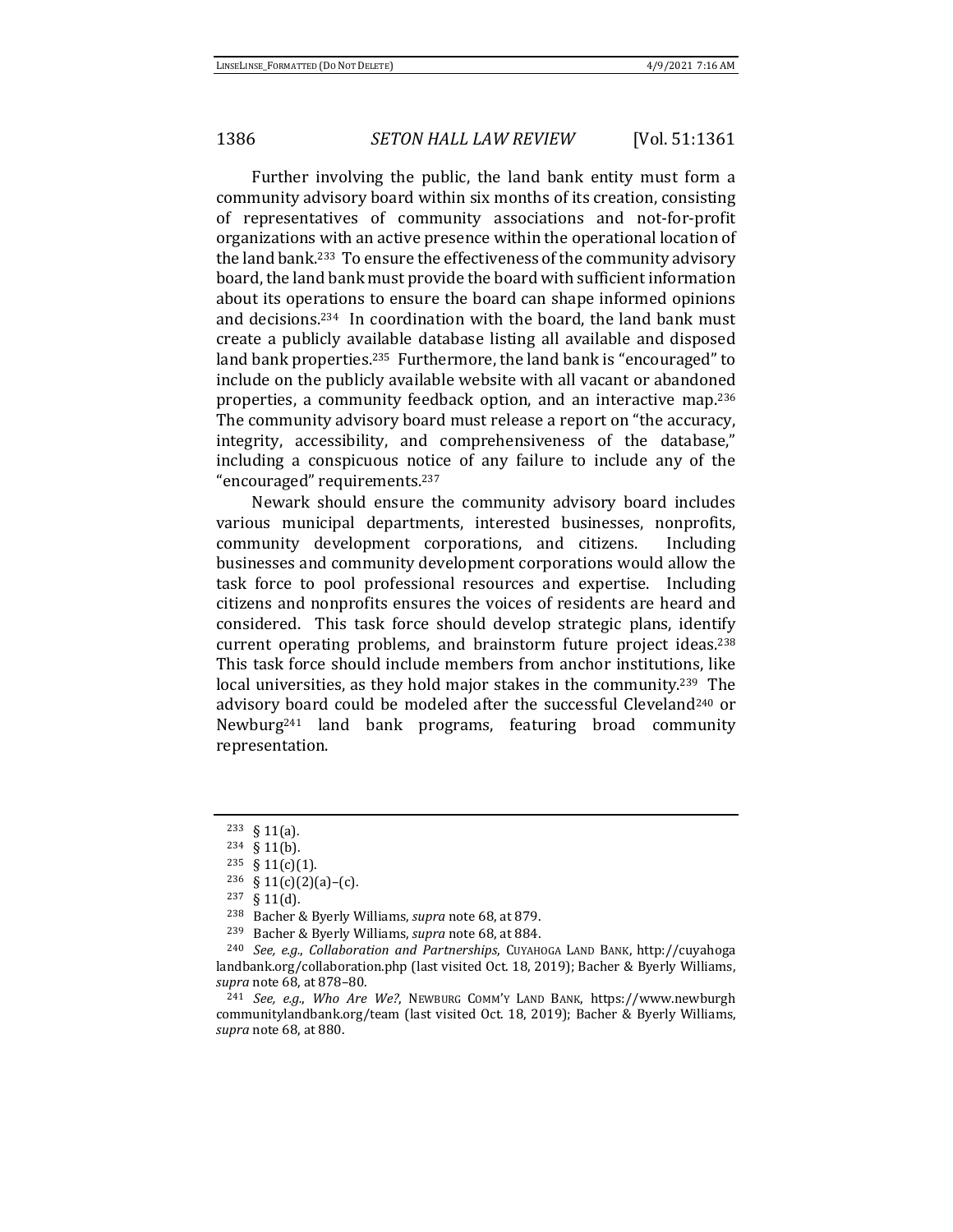When a lack of clear information exists, large commercial entities will benefit most because they can deploy significant resources to figure out how to work the system. The Newark land bank should consider simplifying and clarifying the property disposition process by creating flow charts or checklists for consumer use, hosting regular community trainings, pre-application workshops, and the like.242 This will assist local community members in participating in the land banking process, ensuring the benefits of the program are shared equitably throughout the community.

"One of the most common characteristics shared by communities with large numbers of vacant, abandoned, and tax-delinquent properties is simply the lack of clear data on the nature and magnitude of the problem."243 Furthermore, there is rarely a centralized database revealing the extent and location of problem properties.<sup>244</sup> Often, the initial barrier to flipping abandoned properties into community assets is simply a lack of awareness of the extent of the problem.245 Therefore, the land bank should create a clear and accessible online inventory of vacant and abandoned properties.246 This database could convert the existing abandoned property data set into a clear and easy-to-navigate webpage. Currently, the data set is clunky, hard to operate, and nearly impossible to search for helpful information.247 The Newark database could model the Cook County Land Bank database, utilizing an interactive map and easy-to-navigate database.<sup>248</sup>

After formation and to ensure the greatest return to the community, Newark should host at least quarterly meetings to continually include community member's voices. "An effective decisionmaking process considers the differing interests of all stakeholders and makes a good-faith attempt to accommodate and satisfy as many interests as possible."249 For example, the land bank operating in Richmond, Virginia, conducted numerous meetings of its Citizens' Advisory Panel, which offered citizen input on desired neighborhood

<sup>242</sup> Bacher & Byerly Williams, *supra* not[e 68,](#page-8-1) at 897.

<sup>243</sup> ALEXANDER, *supra* not[e 30,](#page-3-1) at 29.

<sup>244</sup> *Id.* 

<sup>245</sup> *Id.*

<sup>246</sup> *Id.*

<sup>247</sup> *See Abandoned Properties*, CITY OF NEWARK, http://data.ci.newark.nj.us/dataset/ abandoned-properties/resource/796e2a01-d459-4574-9a48-23805fe0c3e0(last visited Jan. 10, 2019).

<sup>248</sup> *See Cook County Land Bank Authority*, CCLBA, https://public-cclba.eproperty plus.com/landmgmtpub/app/base/propertySearch?searchInfo (last visited Jan. 10, 2019).

<sup>249</sup> Bacher & Byerly Williams, *supra* not[e 68,](#page-8-1) at 885.